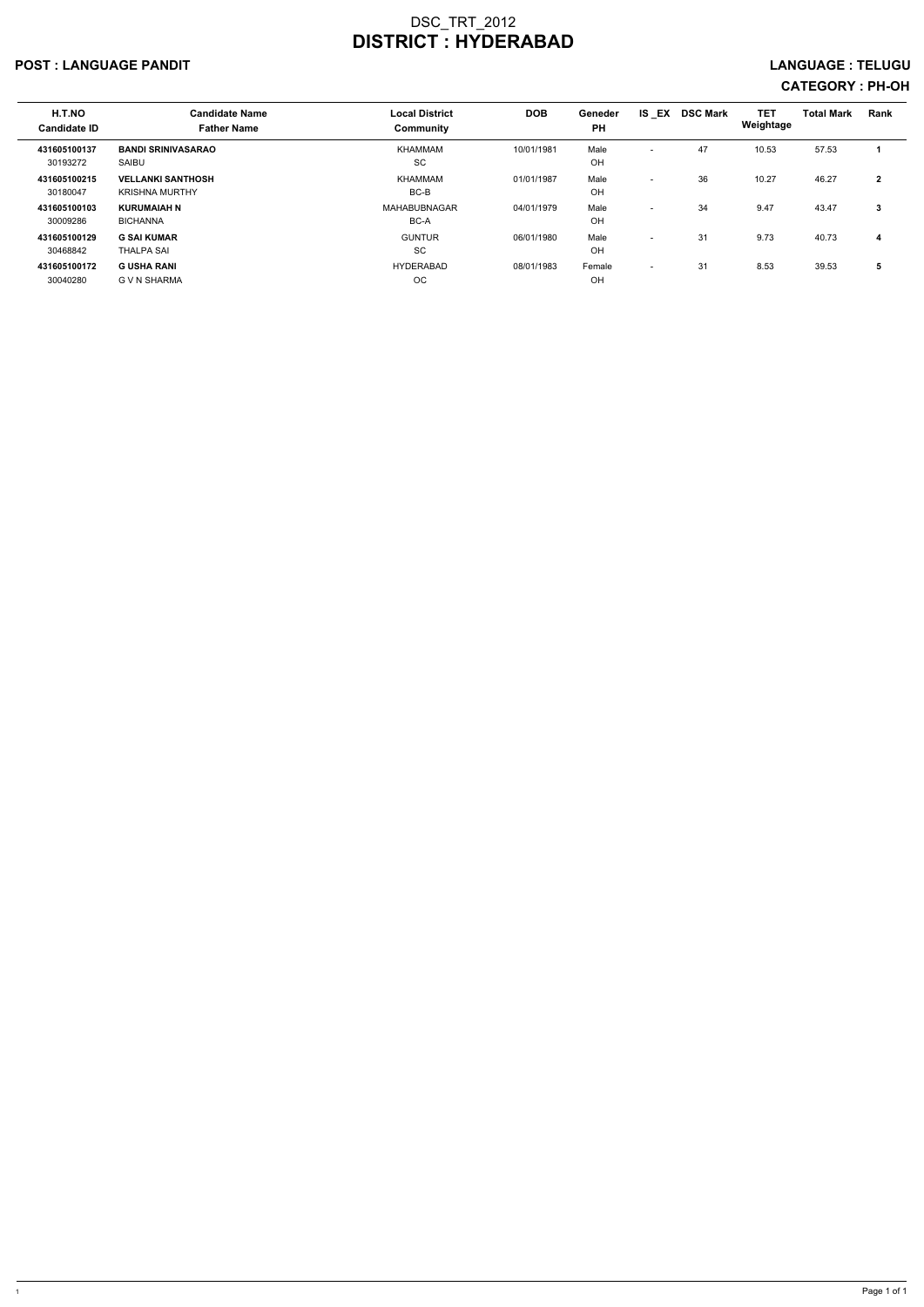#### POST : LANGUAGE PANDIT LANGUAGE : URDU

| H.T.NO<br><b>Candidate ID</b> | <b>Candidate Name</b><br><b>Father Name</b>           | <b>Local District</b><br>Community | <b>DOB</b> | Geneder<br><b>PH</b> | IS.<br>EX                | <b>DSC Mark</b> | TET<br>Weightage | <b>Total Mark</b> | <b>Rank</b>  |
|-------------------------------|-------------------------------------------------------|------------------------------------|------------|----------------------|--------------------------|-----------------|------------------|-------------------|--------------|
| 431606100009<br>30464828      | <b>MD AKRAM TAYYEB</b><br>MD TAYYEB ALI RAZVI         | HYDERABAD<br>BC-E                  | 08/01/1974 | Male<br>OH           | $\overline{\phantom{0}}$ | 41              | 11.33            | 52.33             |              |
| 431606100091<br>30157499      | <b>NAZMUNNISA</b><br>S KHADER BASHA                   | <b>KURNOOL</b><br>BC-E             | 14/01/1986 | Female<br>OH         | $\overline{\phantom{0}}$ | 39              | 10.67            | 49.67             | $\mathbf{2}$ |
| 431606100052<br>30189507      | <b>MOHAMMED ASHRAF GHOURI</b><br>MOHAMMED AHMED GHORI | NALGONDA<br>ОC                     | 27/01/1979 | Male<br>OH           | $\overline{\phantom{0}}$ | 36.5            | 10.53            | 47.03             | 3            |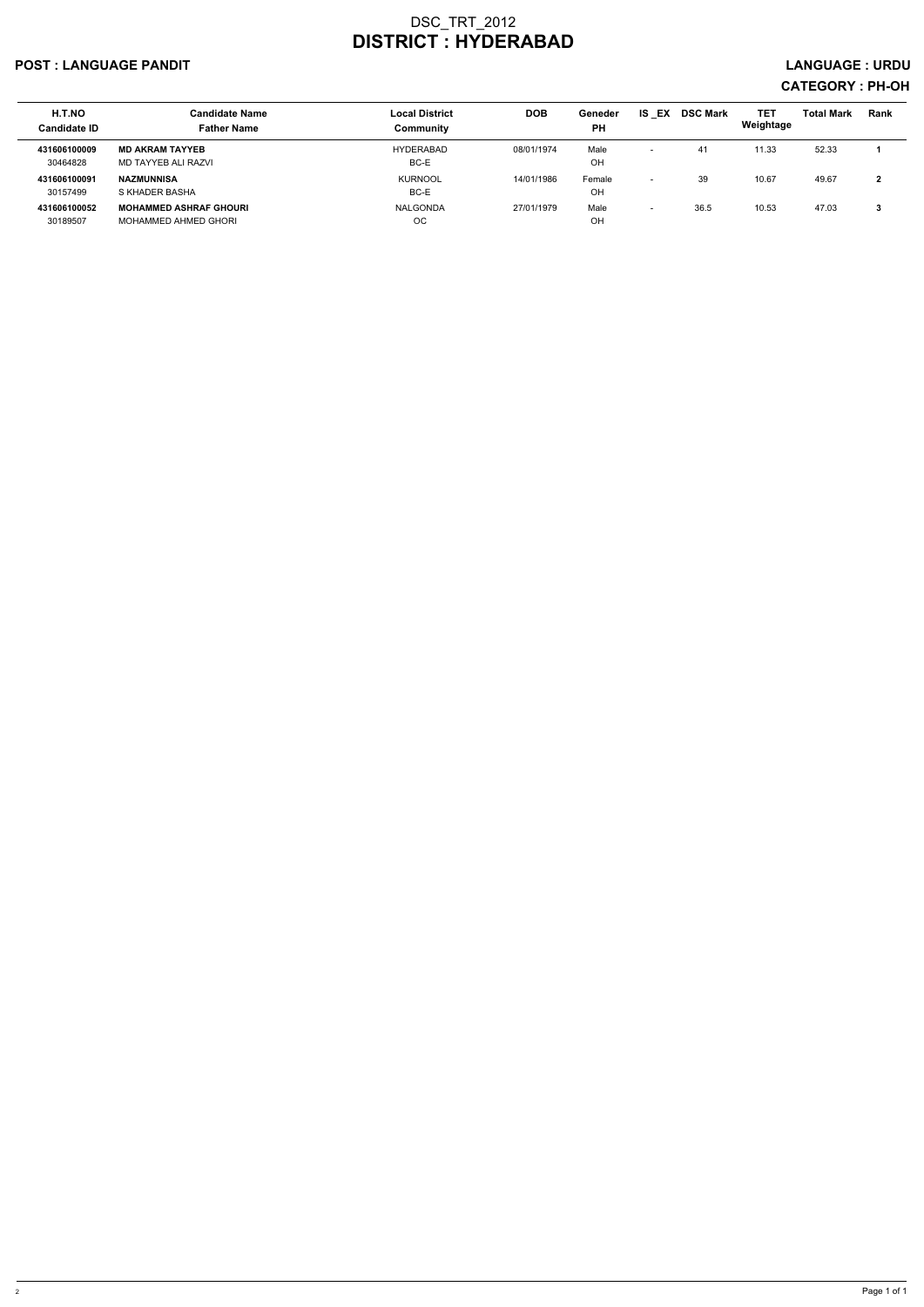## POST : SCHOOL ASSISTANT (LANGUAGE) And the state of the state of the state of the state of the state of the state of the state of the state of the state of the state of the state of the state of the state of the state of t

| H.T.NO<br><b>Candidate ID</b> | <b>Candidate Name</b><br><b>Father Name</b>         | <b>Local District</b><br>Community | <b>DOB</b> | Geneder<br><b>PH</b> |                          | IS EX DSC Mark | <b>TET</b><br>Weightage | <b>Total Mark</b> | Rank         |
|-------------------------------|-----------------------------------------------------|------------------------------------|------------|----------------------|--------------------------|----------------|-------------------------|-------------------|--------------|
| 411612100126<br>30048095      | <b>ALURI BHARATHI</b><br>A VENKATESWARA RAO         | <b>HYDERABAD</b><br><b>OC</b>      | 28/01/1975 | Female<br>OH         | $\overline{\phantom{a}}$ | 37             | 10.4                    | 47.40             |              |
| 411612100259<br>30239836      | T SREELATHA DEVI<br>T PANDARINATH SWAMY             | <b>HYDERABAD</b><br>BC-D           | 08/01/1978 | Female<br>OH         | $\overline{\phantom{0}}$ | 34.5           | 10                      | 44.50             | $\mathbf{2}$ |
| 411612100503<br>30352462      | <b>MAHJABEEN FATIMA</b><br><b>MOHD MUBEEN UDDIN</b> | <b>HYDERABAD</b><br>BC-E           | 12/01/1984 | Female<br>OH         | $\overline{\phantom{a}}$ | 33             | 9.07                    | 42.07             | 3            |
| 411612100184<br>30281770      | <b>MIRZA OSMAN BAIG</b><br>MIRZA MOHD BAIG          | <b>HYDERABAD</b><br><b>OC</b>      | 09/01/1976 | Male<br>OH           | $\overline{\phantom{a}}$ | 28.5           | 10.93                   | 39.43             | 4            |
| 411612100229<br>30256380      | <b>KHUTUJA SULTANA</b><br><b>IFTHAQAR MOHIUDDIN</b> | <b>HYDERABAD</b><br>BC-E           | 10/01/1977 | Female<br>OH         | $\overline{\phantom{a}}$ | 29             | 9.73                    | 38.73             | 5            |
| 411612100473<br>30455100      | <b>FARHEEN SULTANA</b><br>MOHAMMED KHALEELUDDIN     | <b>NALGONDA</b><br>BC-E            | 16/01/1983 | Female<br>OH         | $\sim$                   | 27             | 9.47                    | 36.47             | 6            |
| 411612100620<br>30128305      | <b>MD ATEEQULLAH</b><br><b>MD ALAUDDIN</b>          | <b>HYDERABAD</b><br>BC-E           | 25/01/1988 | Male<br>OH           | $\overline{\phantom{0}}$ | 25             | 8.8                     | 33.80             | 7            |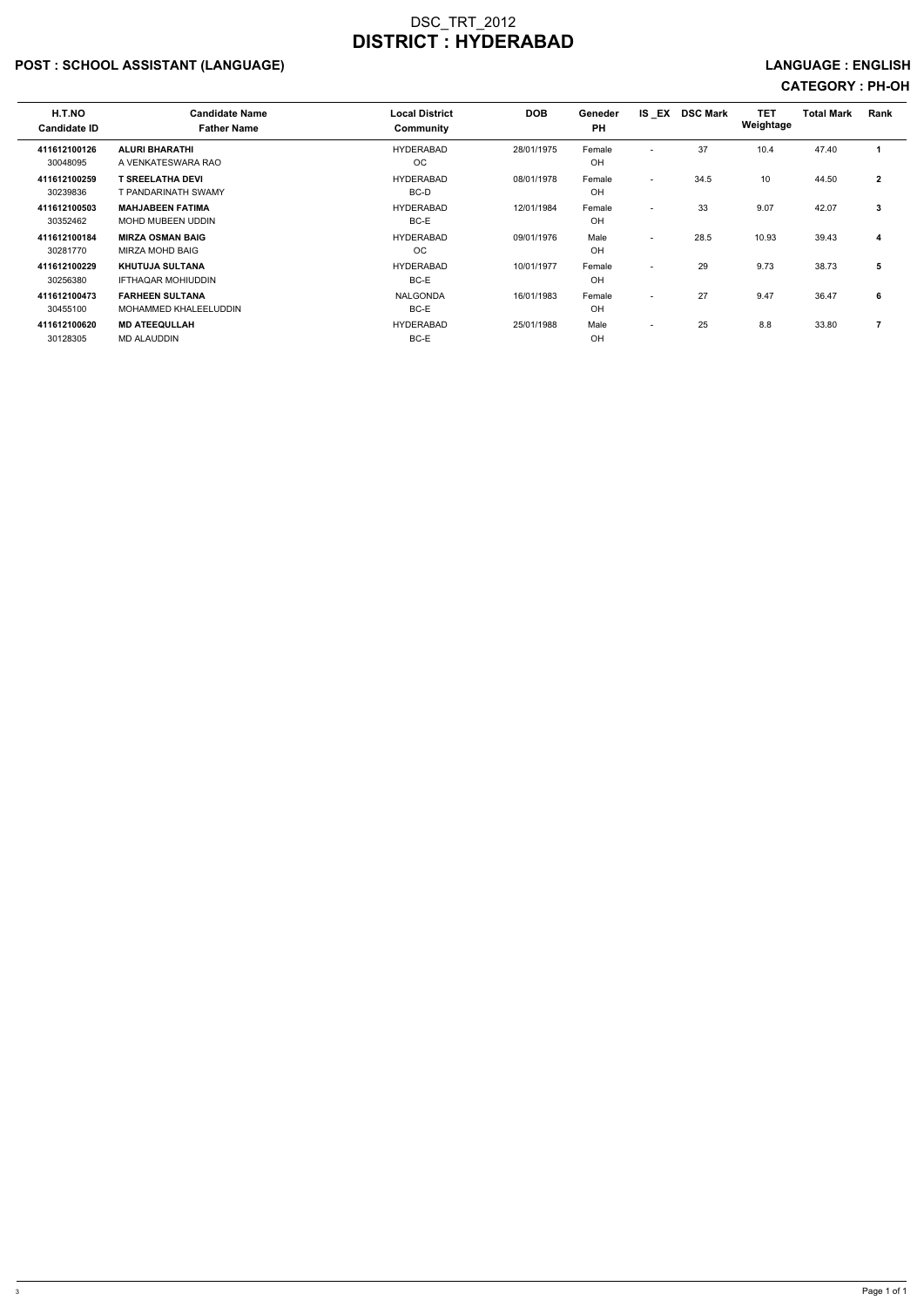## POST : SCHOOL ASSISTANT (LANGUAGE) And the state of the state of the state of the state of the state of the state of the state of the state of the state of the state of the state of the state of the state of the state of t

| H.T.NO<br><b>Candidate ID</b> | <b>Candidate Name</b><br><b>Father Name</b>            | <b>Local District</b><br><b>Community</b> | <b>DOB</b> | Geneder<br><b>PH</b> | IS EX                    | <b>DSC Mark</b> | TET<br>Weightage | <b>Total Mark</b> | Rank         |
|-------------------------------|--------------------------------------------------------|-------------------------------------------|------------|----------------------|--------------------------|-----------------|------------------|-------------------|--------------|
| 411607100119<br>30356124      | <b>ABDUL MALIK KHAN</b><br>ABDUL KHADEER KHAN          | <b>HYDERABAD</b><br>OC.                   | 19/01/1978 | Male<br>OH           | $\overline{\phantom{a}}$ | 38.5            | 10.13            | 48.63             |              |
| 411607100227<br>30073646      | <b>G RUPA</b><br><b>GP SURYA RAO</b>                   | <b>HYDERABAD</b><br>OC.                   | 17/01/1983 | Female<br>OH         | $\overline{\phantom{0}}$ | 38.5            | 9.33             | 47.83             | $\mathbf{2}$ |
| 411607100040<br>30090547      | KALAVAKOLANU MADHAVI<br><b>RAMMURTHY</b>               | <b>HYDERABAD</b><br>OC.                   | 01/01/1974 | Female<br>OH         | $\overline{\phantom{a}}$ | 36              | 9.07             | 45.07             | 3            |
| 411607100190<br>30441760      | <b>K SUDHA</b><br>K RAGHURAM                           | <b>HYDERABAD</b><br>BC-B                  | 07/01/1981 | Female<br>OH         | $\overline{\phantom{0}}$ | 35              | 8.53             | 43.53             | 4            |
| 411607100216<br>30285027      | <b>KOTTE SRINIVAS REDDY</b><br><b>THIRUPATHI REDDY</b> | <b>HYDERABAD</b><br>OC.                   | 09/01/1983 | Male<br>OH           | $\overline{\phantom{0}}$ | 33              | 8.53             | 41.53             | 5            |
| 411607100171<br>30043286      | <b>SAMEENA SULTANA</b><br>ABDUL RAHIM KHAN             | <b>HYDERABAD</b><br><b>OC</b>             | 27/01/1980 | Female<br>OH         | $\overline{\phantom{0}}$ | 30.5            | 8.53             | 39.03             | 6            |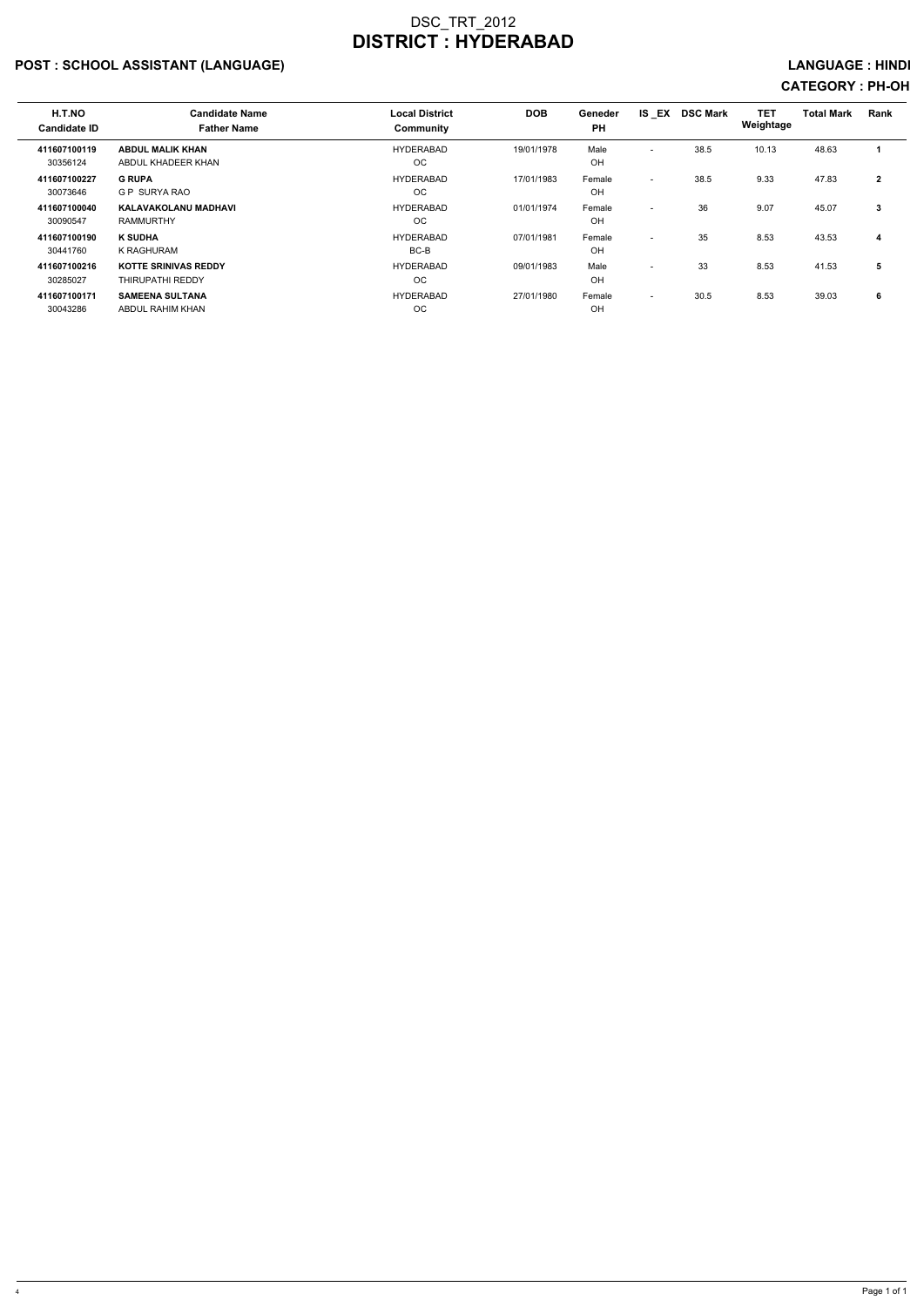## POST : SCHOOL ASSISTANT (LANGUAGE) LANGUAGE : TELUGU

| H.T.NO<br><b>Candidate ID</b> | <b>Candidate Name</b><br><b>Father Name</b> | <b>Local District</b><br>Community | <b>DOB</b> | Geneder<br><b>PH</b> | EX<br>IS.                | <b>DSC Mark</b> | <b>TET</b><br>Weightage | <b>Total Mark</b> | Rank |
|-------------------------------|---------------------------------------------|------------------------------------|------------|----------------------|--------------------------|-----------------|-------------------------|-------------------|------|
| 411605100012<br>30184183      | D RADHA JYOTHI<br>SAILY GOUD                | HYDERABAD<br>BC-B                  | 19/01/1972 | Female<br>OH         |                          | 42.5            | 11.33                   | 53.83             |      |
| 411605100075<br>30157825      | <b>ANITHA Y</b><br>SRINU REDDY Y            | HYDERABAD<br>OС                    | 20/01/1978 | Female<br>OH         | $\overline{\phantom{a}}$ | 38.5            | 10                      | 48.50             | 2    |
| 411605100134<br>30040280      | <b>G USHA RANI</b><br>G V N SHARMA          | HYDERABAD<br>OС                    | 08/01/1983 | Female<br>OH         | $\overline{\phantom{0}}$ | 35.5            | 8.53                    | 44.03             | 3    |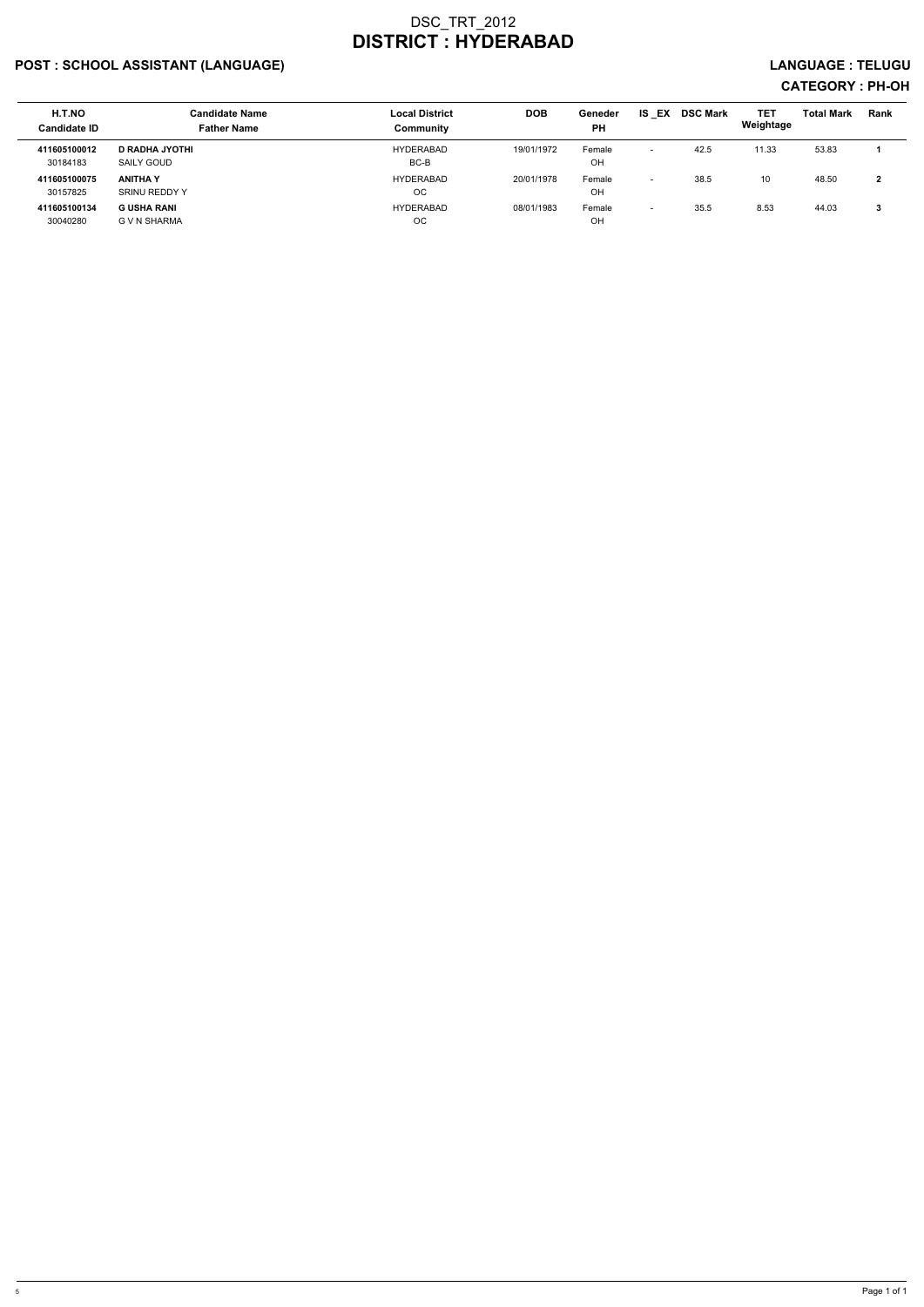## POST : SCHOOL ASSISTANT (LANGUAGE) And the set of the set of the set of the set of the set of the set of the set of the set of the set of the set of the set of the set of the set of the set of the set of the set of the set

| H.T.NO<br><b>Candidate ID</b> | <b>Candidate Name</b><br><b>Father Name</b>           | <b>Local District</b><br>Community | <b>DOB</b> | Geneder<br><b>PH</b> | IS.<br>EX                | <b>DSC Mark</b> | TET<br>Weightage | <b>Total Mark</b> | Rank |
|-------------------------------|-------------------------------------------------------|------------------------------------|------------|----------------------|--------------------------|-----------------|------------------|-------------------|------|
| 411606100055<br>30190813      | <b>MOHAMMED ASHRAF GHOURI</b><br>MOHAMMED AHMED GHORI | NALGONDA<br>ОC                     | 27/01/1979 | Male<br>OH           | $\overline{\phantom{0}}$ | 51              | 10.53            | 61.53             |      |
| 411606100023<br>30055901      | <b>SHAHEEN BEGUM</b><br>SYED MUSHTAQ HUSSAIN          | HYDERABAD<br>OC                    | 01/01/1976 | Female<br>OH         | $\overline{\phantom{0}}$ | 47              | 11.2             | 58.20             | າ    |
| 411606100110<br>30157499      | <b>NAZMUNNISA</b><br>S KHADER BASHA                   | <b>KURNOOL</b><br>BC-E             | 14/01/1986 | Female<br>OH         | $\overline{\phantom{0}}$ | 43.5            | 10.67            | 54.17             |      |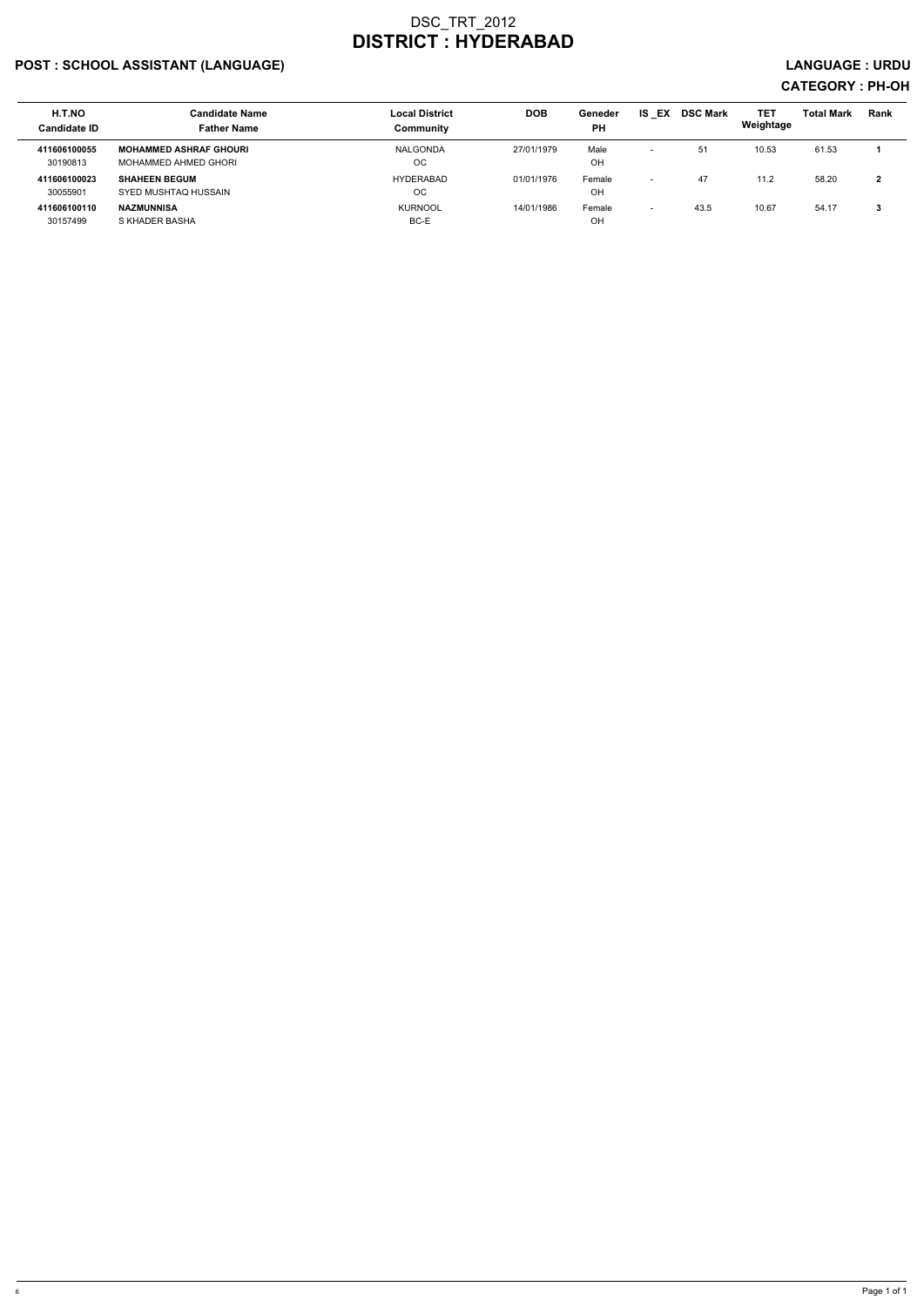## POST : SCHOOL ASSISTANT (NON-LANGUAGE) MEDIUM : ENGLISH LANGUAGE : BIOLOGICAL SCIENCE

| H.T.NO<br><b>Candidate ID</b> | <b>Candidate Name</b><br><b>Father Name</b>  | <b>Local District</b><br>Community | <b>DOB</b> | Geneder<br><b>PH</b> | IS EX                    | <b>DSC Mark</b> | <b>TET</b><br>Weightage | <b>Total Mark</b> | Rank           |
|-------------------------------|----------------------------------------------|------------------------------------|------------|----------------------|--------------------------|-----------------|-------------------------|-------------------|----------------|
| 421603080001<br>30064938      | K J MANJU VANI<br>K JANARDHAN                | <b>HYDERABAD</b><br>BC-B           | 15/01/1966 | Female<br>OH         | $\overline{\phantom{a}}$ | 38              | 9.73                    | 47.73             |                |
| 421603080262<br>30435708      | <b>SUMA SATYALA</b><br>S SURYANARAYANA       | <b>HYDERABAD</b><br>SC             | 21/01/1978 | Female<br>OH         | ٠                        | 37.5            | 10                      | 47.50             | $\overline{2}$ |
| 421603080815<br>30174242      | <b>KUMARASWAMY K</b><br><b>CHINNAIAH</b>     | WARANGAL<br>BC-B                   | 10/01/1987 | Male<br>OH           | $\overline{\phantom{a}}$ | 36.5            | 10.13                   | 46.63             | 3              |
| 421603080805<br>30270504      | <b>H VIJETHA</b><br><b>H SHIVAJI</b>         | <b>HYDERABAD</b><br>BC-D           | 01/01/1986 | Female<br>OH         | $\overline{a}$           | 35.5            | 9.2                     | 44.70             | 4              |
| 421603080489<br>30198125      | <b>SYEDA SHAFIA SIDDIQUA</b><br>M M GULSHANI | <b>NIZAMABAD</b><br>OC.            | 25/01/1982 | Female<br>OH         | $\overline{\phantom{a}}$ | 33              | 11.6                    | 44.60             | 5              |
| 421603080358<br>30078038      | <b>G LOKESHWARI</b><br><b>G KRISHNA</b>      | <b>HYDERABAD</b><br><b>SC</b>      | 21/01/1980 | Female<br>OH         | $\overline{\phantom{a}}$ | 32.5            | 8.67                    | 41.17             | 6              |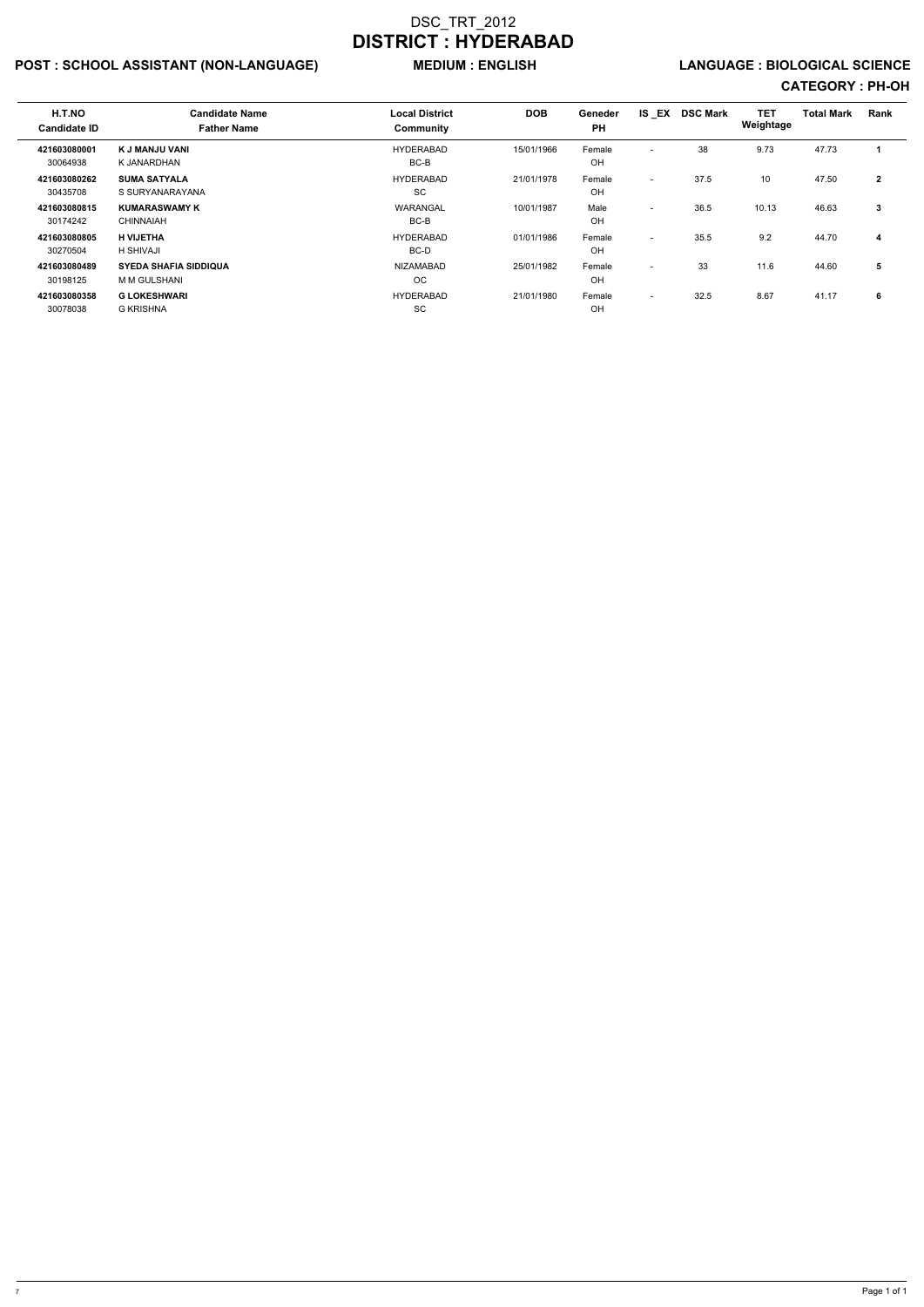## POST : SCHOOL ASSISTANT (NON-LANGUAGE) MEDIUM : TELUGU LANGUAGE : BIOLOGICAL SCIENCE

| H.T.NO<br><b>Candidate ID</b> | <b>Candidate Name</b><br><b>Father Name</b>              | <b>Local District</b><br>Community | <b>DOB</b> | Geneder<br>PH | IS.<br>EX                | <b>DSC Mark</b> | TET<br>Weightage | <b>Total Mark</b> | <b>Rank</b> |
|-------------------------------|----------------------------------------------------------|------------------------------------|------------|---------------|--------------------------|-----------------|------------------|-------------------|-------------|
| 421603010171<br>30471893      | <b>CHILUVERU LINGA SWAMY</b><br><b>NARSIMHA</b>          | NALGONDA<br>BC-B                   | 06/01/1981 | Male<br>OH    | $\overline{\phantom{0}}$ | 41              | 10.93            | 51.93             |             |
| 421603010094<br>30334429      | Y VENKATANARAYANA<br>VENKATASUBBAIAH                     | PRAKASAM<br>OC                     | 03/01/1978 | Male<br>OH    | $\overline{\phantom{0}}$ | 34              | 12.4             | 46.40             | າ<br>▴      |
| 421603010234<br>30190364      | <b>SAKETI SUHASINI CHARLES</b><br>SAKETI CHARLES BABULAL | HYDERABAD<br>BC-C                  | 15/01/1985 | Female<br>OH  | $\overline{\phantom{0}}$ | 27.5            | 8.67             | 36.17             |             |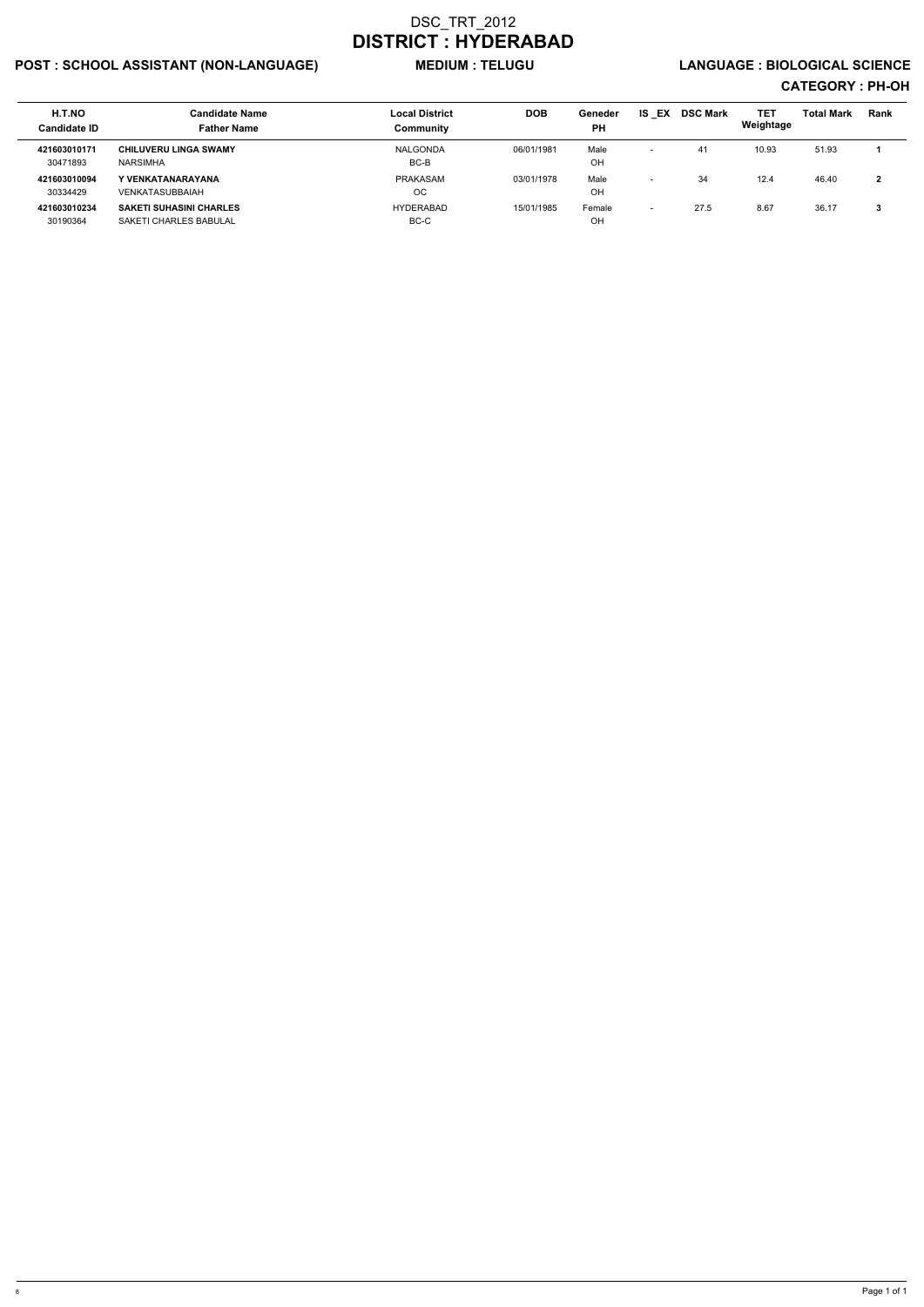## POST : SCHOOL ASSISTANT (NON-LANGUAGE) MEDIUM : URDU LANGUAGE : BIOLOGICAL SCIENCE

| H.T.NO<br><b>Candidate ID</b> | <b>Candidate Name</b><br><b>Father Name</b> | <b>Local District</b><br>Communitv | <b>DOB</b> | Geneder<br><b>PH</b> | IS EX | <b>DSC Mark</b> | TET<br>Weightage | Total Mark | <b>Rank</b> |
|-------------------------------|---------------------------------------------|------------------------------------|------------|----------------------|-------|-----------------|------------------|------------|-------------|
| 421603020095<br>30297250      | <b>NUSRATH FATIMA</b><br>MA MUBEEN          | <b>ADILABAD</b><br>BC-E            | 07/01/1985 | Female<br>OH         |       | 24.5            |                  | 32.50      |             |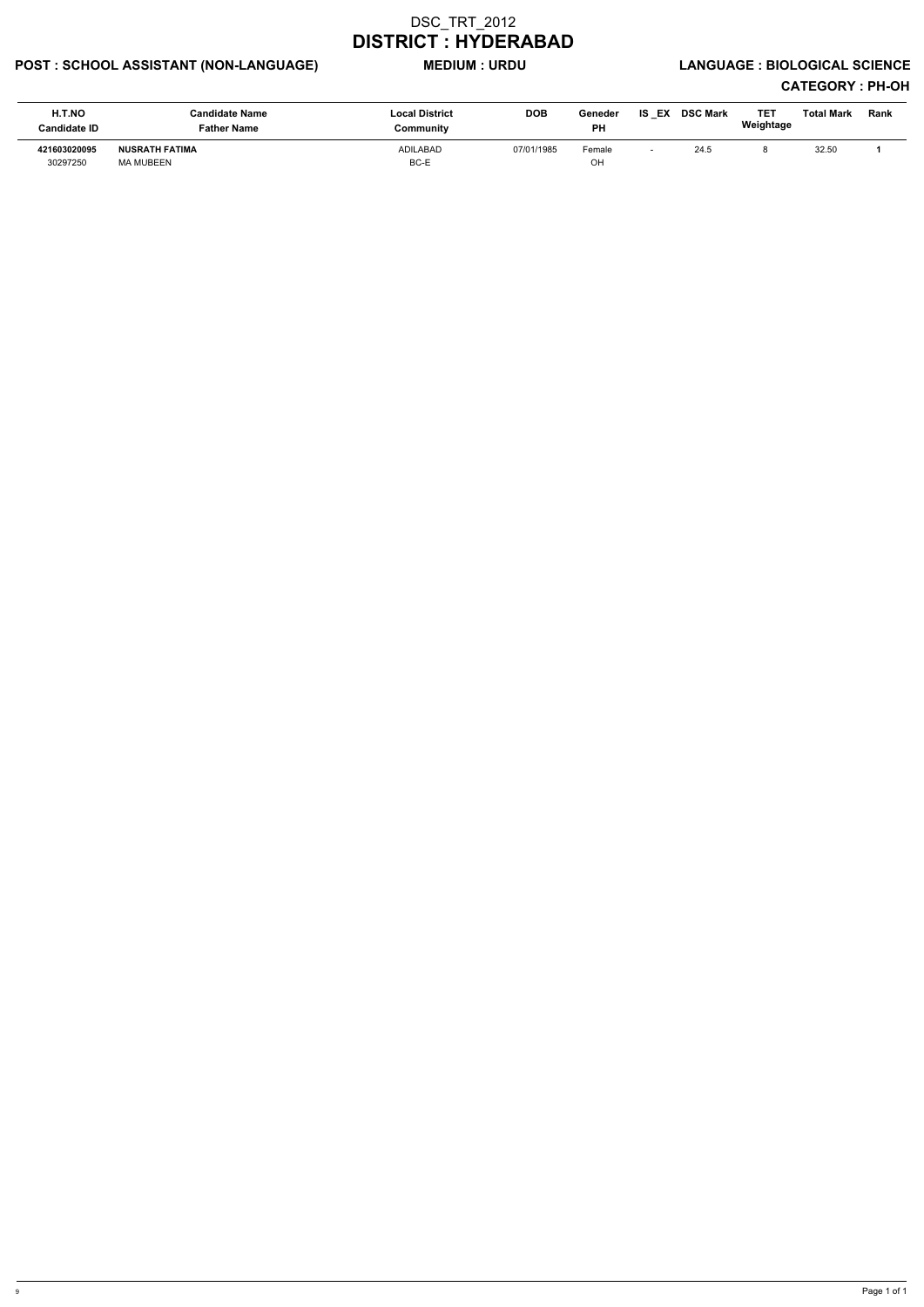## POST : SCHOOL ASSISTANT (NON-LANGUAGE) MEDIUM : ENGLISH LANGUAGE : MATHEMATICS

| H.T.NO<br><b>Candidate ID</b> | <b>Candidate Name</b><br><b>Father Name</b>        | <b>Local District</b><br>Community | <b>DOB</b> | Geneder<br><b>PH</b> | IS EX                    | <b>DSC Mark</b> | <b>TET</b><br>Weightage | <b>Total Mark</b> | Rank           |
|-------------------------------|----------------------------------------------------|------------------------------------|------------|----------------------|--------------------------|-----------------|-------------------------|-------------------|----------------|
| 421601080421<br>30464513      | <b>T SREE LAKSHMI SHYAMALA</b><br>T K MOHAN KUMAR  | <b>HYDERABAD</b><br>OC.            | 29/01/1983 | Female<br>OH         | <b>YES</b>               | 36              | 8.4                     | 44.40             | 1              |
| 421601080360<br>30166840      | <b>M A AZAM</b><br>M A WAHEED                      | <b>HYDERABAD</b><br>BC-E           | 24/01/1982 | Male<br>OH           | $\sim$                   | 31.5            | 11.07                   | 42.57             | $\overline{2}$ |
| 421601080283<br>30416599      | <b>AZMERUNNISA BEGUM</b><br><b>SHAIKH DASTAGIR</b> | <b>HYDERABAD</b><br>BC-E           | 28/01/1980 | Female<br>OH         | $\sim$                   | 31              | 11.2                    | 42.20             | 3              |
| 421601080545<br>30115792      | <b>M SANDHYA RANI</b><br>M MARAIAH                 | <b>RANGAREDDY</b><br>BC-A          | 19/01/1985 | Female<br>OH         | $\sim$                   | 30.5            | 10                      | 40.50             | 4              |
| 421601080334<br>30409429      | A SARITHA<br>A SURENDER                            | <b>RANGAREDDY</b><br>BC-B          | 14/01/1981 | Female<br>OH         | $\sim$                   | 29.5            | 9.73                    | 39.23             | 5              |
| 421601080744<br>30321322      | <b>K SAI NARAYANA</b><br>K SATHYA NARAYANA         | <b>HYDERABAD</b><br>BC-D           | 27/01/1987 | Male<br>OH           | $\overline{\phantom{0}}$ | 26.5            | 11.47                   | 37.97             | 6              |
| 421601080634<br>30304533      | <b>MUDDASU VIMALA</b><br>M BALASWAMY               | <b>RANGAREDDY</b><br><b>SC</b>     | 02/01/1986 | Female<br>OH         | $\overline{a}$           | 28              | 9.47                    | 37.47             | $\overline{7}$ |
| 421601080715<br>30276811      | <b>ZAREENA BEGUM R S</b><br>TK MOHIDDIN            | <b>ANANTHAPUR</b><br>BC-E          | 10/01/1987 | Female<br>OH         | $\overline{a}$           | 25.5            | 10.4                    | 35.90             | 8              |
| 421601080454<br>30040207      | <b>RABIA SULTANA</b><br><b>MOHD REHBAR KHAN</b>    | <b>HYDERABAD</b><br><b>OC</b>      | 14/01/1983 | Female<br>OH         | $\sim$                   | 26.5            | 8                       | 34.50             | 9              |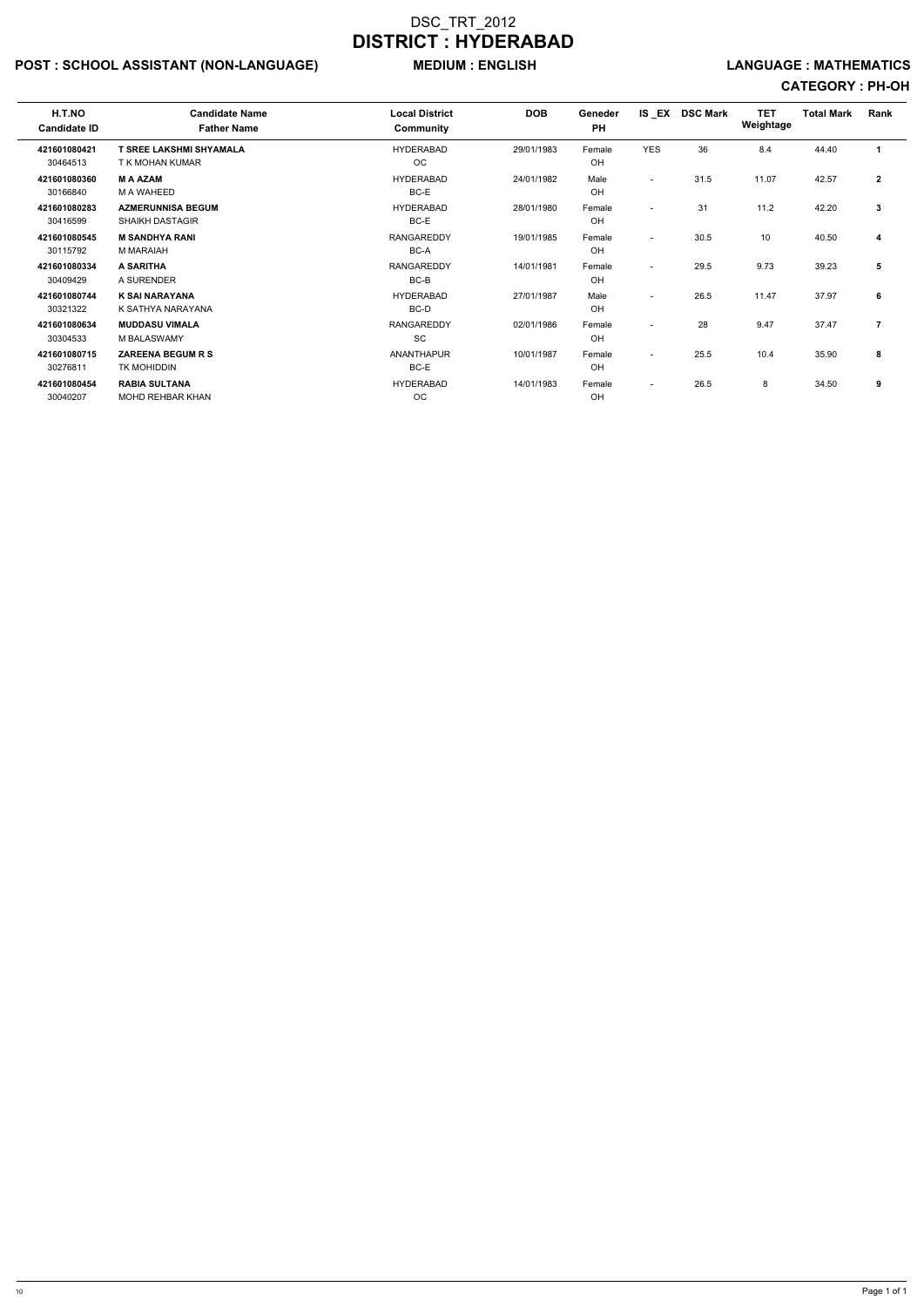## POST : SCHOOL ASSISTANT (NON-LANGUAGE) MEDIUM : TELUGU LANGUAGE : MATHEMATICS

| H.T.NO<br><b>Candidate ID</b> | Candidate Name<br><b>Father Name</b>          | <b>Local District</b><br>Community | <b>DOB</b> | Geneder<br><b>PH</b> | IS EX DSC Mark | <b>TET</b><br>Weightage | <b>Total Mark</b> | Rank |
|-------------------------------|-----------------------------------------------|------------------------------------|------------|----------------------|----------------|-------------------------|-------------------|------|
| 421601010015<br>30089842      | <b>SAMALA KOTESWARA RAO</b><br>S JAGANATHAM   | <b>HYDERABAD</b><br>BC-B           | 21/01/1974 | Male<br>OH           | 29             | 11.47                   | 40.47             |      |
| 421601010021<br>30077031      | <b>S NAGAMANI</b><br>S SURYA NARAYANA MOORTHY | <b>CHITTOOR</b><br><b>OC</b>       | 13/01/1974 | Female<br>OH         | 29.5           | 9.87                    | 39.37             |      |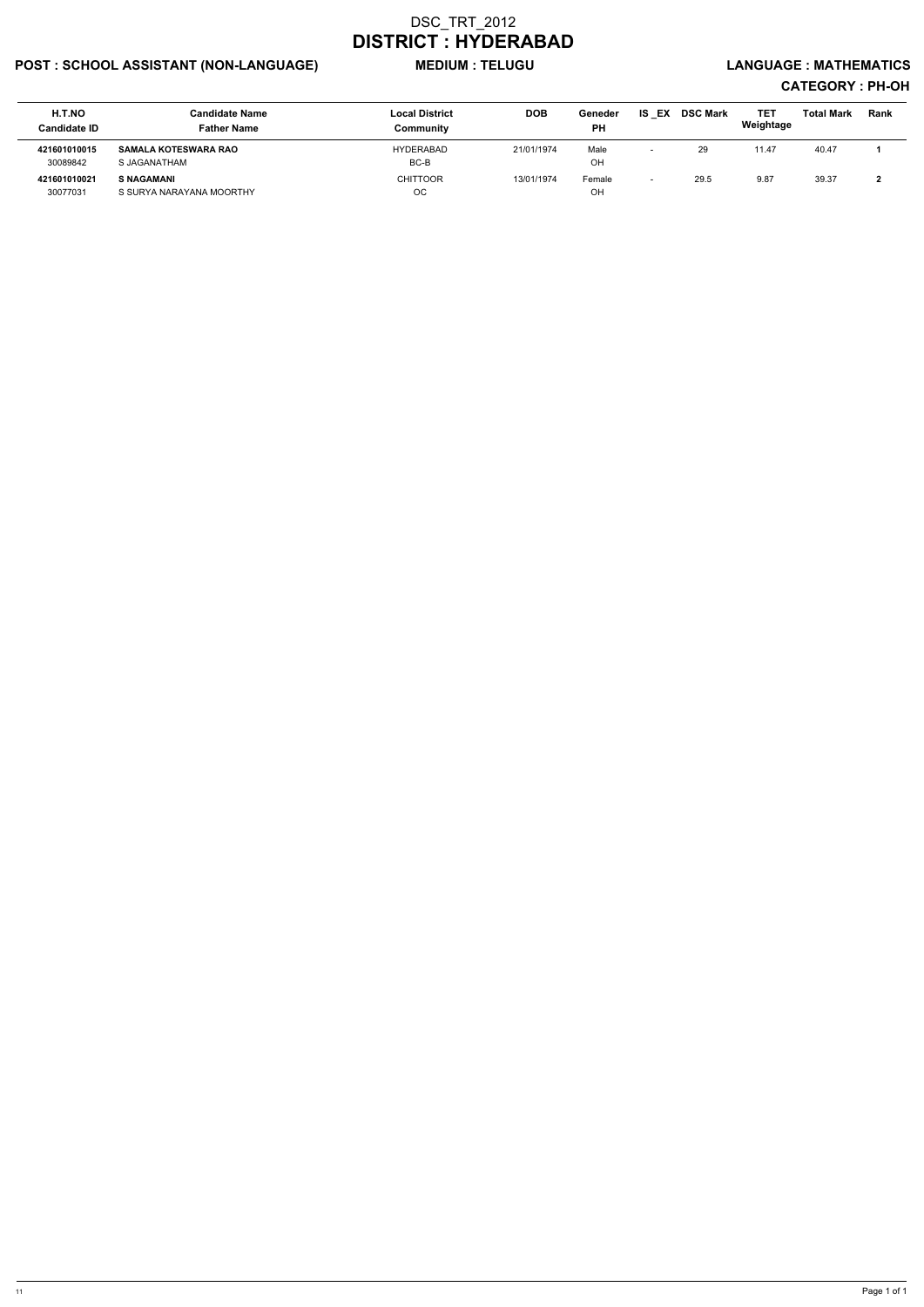## POST : SCHOOL ASSISTANT (NON-LANGUAGE) MEDIUM : URDU LANGUAGE : MATHEMATICS

| H.T.NO<br><b>Candidate ID</b> | <b>Candidate Name</b><br><b>Father Name</b> | <b>Local District</b><br>Community | <b>DOB</b> | Geneder<br><b>PH</b> | <b>IS EX</b> | <b>DSC Mark</b> | TET<br>Weightage | <b>Total Mark</b> | <b>Rank</b> |
|-------------------------------|---------------------------------------------|------------------------------------|------------|----------------------|--------------|-----------------|------------------|-------------------|-------------|
| 421601020078<br>30452885      | <b>ABDUL SAYEED</b><br>ABDUL NAZEER         | HYDERABAD<br>BC-E                  | 05/01/1986 | Male<br>OH           |              | 22.5            | 10.4             | 32.90             |             |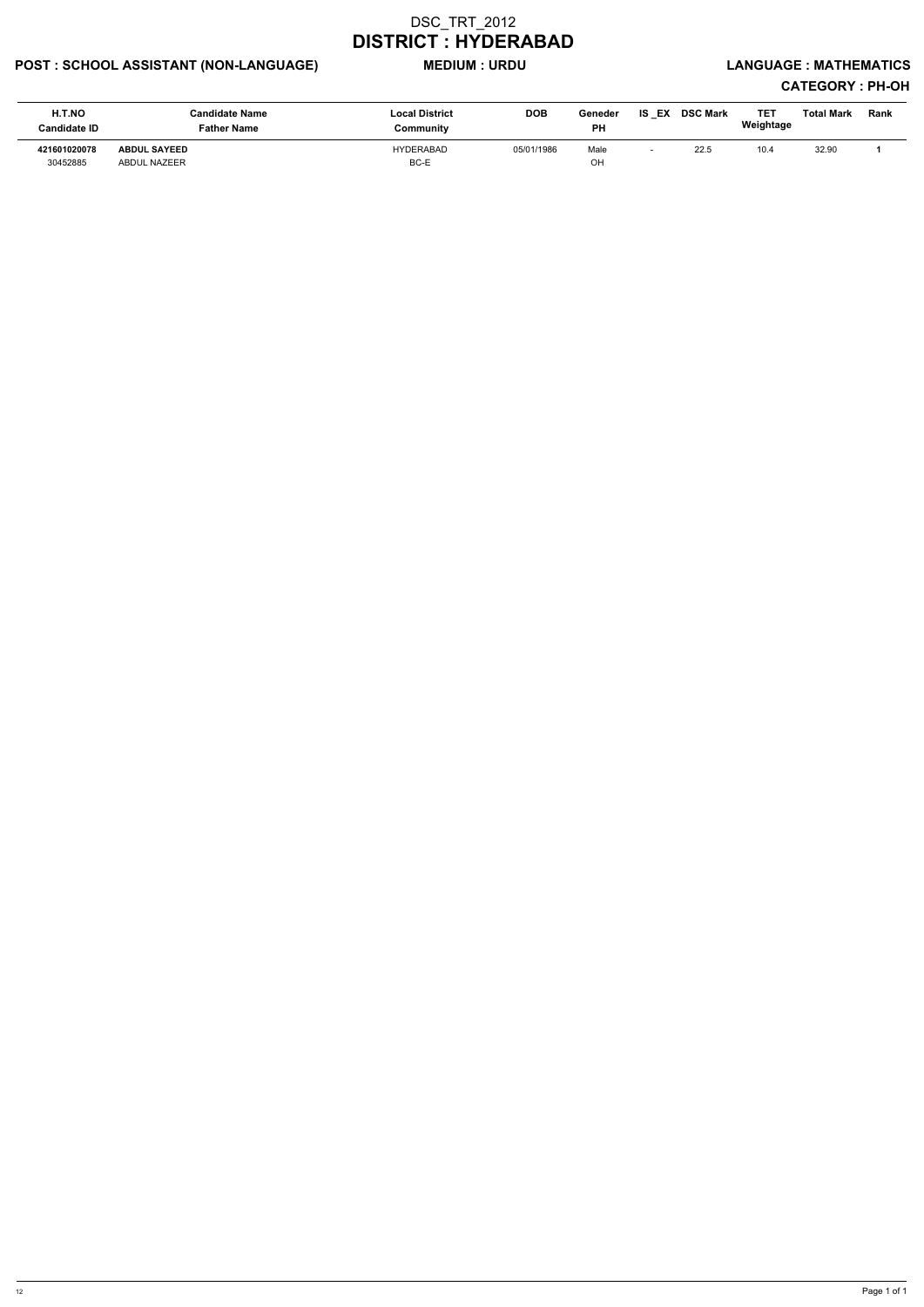## POST : SCHOOL ASSISTANT (NON-LANGUAGE) WEDIUM : ENGLISH LANGUAGE : PHYSICAL SCIENCE

| H.T.NO<br><b>Candidate ID</b> | <b>Candidate Name</b><br><b>Father Name</b> | <b>Local District</b><br>Communitv | <b>DOB</b> | Geneder<br>PH | EX<br>IS.                | <b>DSC Mark</b> | <b>TET</b><br>Weightage | <b>Total Mark</b> | <b>Rank</b> |
|-------------------------------|---------------------------------------------|------------------------------------|------------|---------------|--------------------------|-----------------|-------------------------|-------------------|-------------|
| 421602080125                  | N UMA                                       | NIZAMABAD                          | 14/01/1987 | Female        | $\overline{\phantom{0}}$ | 32.5            | 11.47                   | 43.97             |             |
| 30088157                      | N BHOOMA REDDY                              | OC                                 |            | OH            |                          |                 |                         |                   |             |
| 421602080144                  | <b>MP PALLAVI</b>                           | RANGAREDDY                         | 25/01/1991 | Female        |                          | 27.5            | 8.53                    | 36.03             |             |
| 30444104                      | <b>M P NAGARJUNA</b>                        | BC-A                               |            | OH            |                          |                 |                         |                   |             |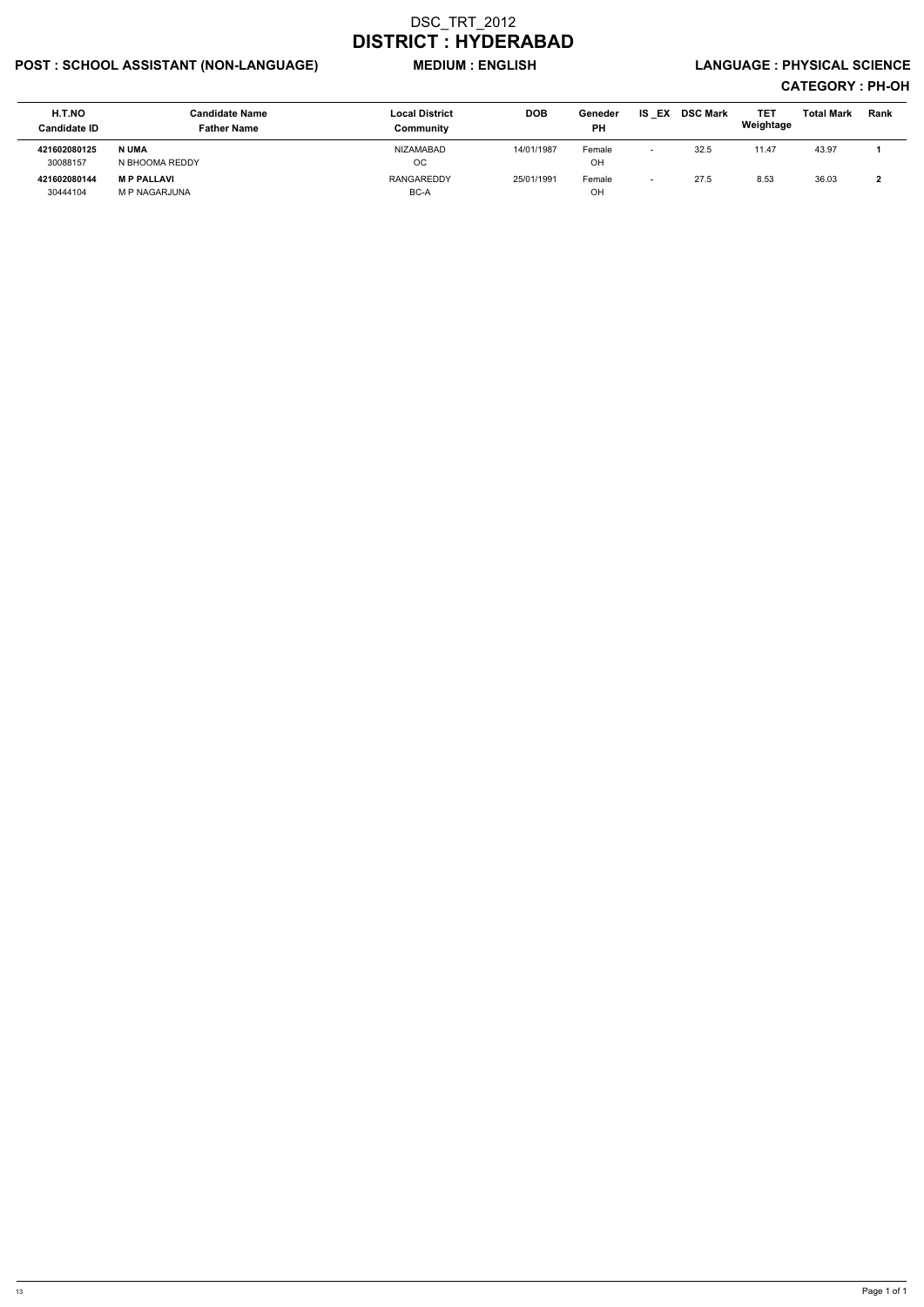## POST : SCHOOL ASSISTANT (NON-LANGUAGE) MEDIUM : TELUGU LANGUAGE : PHYSICAL SCIENCE

| H.T.NO<br><b>Candidate ID</b> | <b>Candidate Name</b><br><b>Father Name</b> | <b>Local District</b><br>Community | <b>DOB</b> | Geneder<br>PH | EX<br>IS                 | <b>DSC Mark</b> | <b>TET</b><br>Weightage | <b>Total Mark</b> | <b>Rank</b> |
|-------------------------------|---------------------------------------------|------------------------------------|------------|---------------|--------------------------|-----------------|-------------------------|-------------------|-------------|
| 421602010029<br>30272329      | <b>K CHANDRASHEKAR</b><br>K ANTHAIAH        | HYDERABAD<br>-SC                   | 14/01/1983 | Male<br>OH    | $\overline{\phantom{0}}$ | 37.5            | 10.13                   | 47.63             |             |
| 421602010017<br>30179994      | <b>MOHAMMED MOHISH</b><br>MOHAMMED MOULANA  | ANANTHAPUR<br>BC-E                 | 25/01/1980 | Male<br>OH    | $\overline{\phantom{0}}$ | 25              | 9.47                    | 34.47             |             |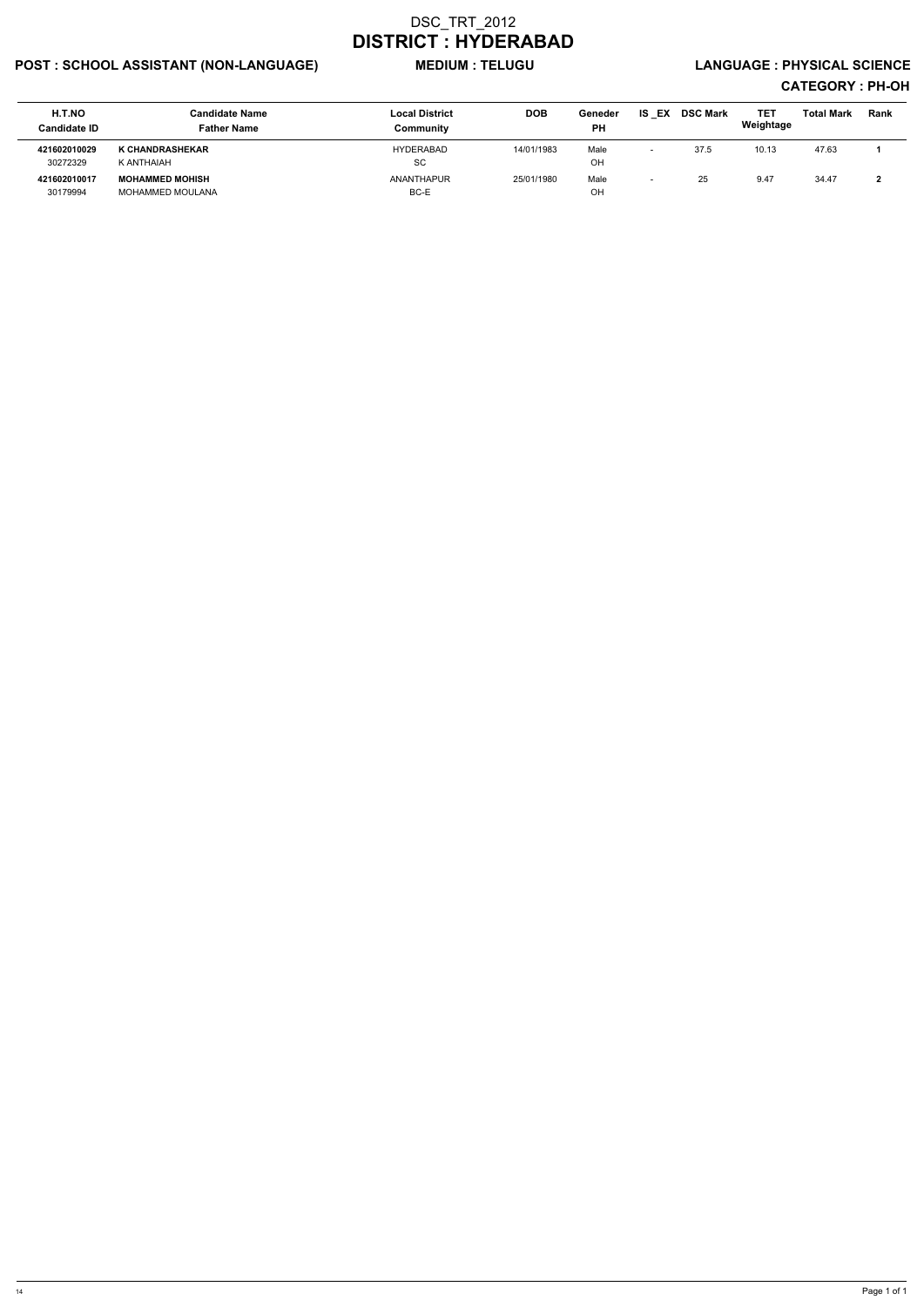## POST : SCHOOL ASSISTANT (NON-LANGUAGE) MEDIUM : ENGLISH LANGUAGE : SOCIAL STUDIES

| H.T.NO<br><b>Candidate ID</b> | <b>Candidate Name</b><br><b>Father Name</b>            | <b>Local District</b><br><b>Community</b> | <b>DOB</b> | Geneder<br>PH |                          | IS EX DSC Mark | <b>TET</b><br>Weightage | <b>Total Mark</b> | Rank           |
|-------------------------------|--------------------------------------------------------|-------------------------------------------|------------|---------------|--------------------------|----------------|-------------------------|-------------------|----------------|
| 421604080041<br>30471650      | <b>KLN VIJAYA SARADHI</b><br>K SAMBASIVA RAO           | <b>KHAMMAM</b><br>OC                      | 17/01/1971 | Male<br>OH    |                          | 41             | 11.6                    | 52.60             | $\mathbf{1}$   |
| 421604080679<br>30045658      | <b>KALEEMUNISA</b><br>MOHD SADAT                       | <b>HYDERABAD</b><br>BC-E                  | 13/01/1981 | Female<br>OH  | $\sim$                   | 39.5           | 12                      | 51.50             | $\overline{2}$ |
| 421604081013<br>30049054      | <b>SHAIKHA SULTANA</b><br><b>SHAIKH JAHANGIR</b>       | <b>HYDERABAD</b><br>BC-E                  | 23/01/1987 | Female<br>OH  | $\sim$                   | 38             | 9.87                    | 47.87             | 3              |
| 421604080665<br>30318254      | <b>ASMA SULTANA</b><br>MOHD OSMAN                      | <b>HYDERABAD</b><br>BC-E                  | 20/01/1981 | Female<br>OH  | $\sim$                   | 33.5           | 10                      | 43.50             | 4              |
| 421604080378<br>30071656      | <b>G MANJULA</b><br><b>G RAMULU LATE</b>               | <b>HYDERABAD</b><br>BC-A                  | 12/01/1977 | Female<br>OH  |                          | 34             | 9.47                    | 43.47             | 5              |
| 421604080201<br>30048095      | <b>ALURI BHARATHI</b><br>A VENKATESWARA RAO            | <b>HYDERABAD</b><br>OC                    | 28/01/1975 | Female<br>OH  | $\overline{\phantom{a}}$ | 33             | 10.4                    | 43.40             | 6              |
| 421604080375<br>30256380      | <b>KHUTUJA SULTANA</b><br><b>IFTHAQAR MOHIUDDIN</b>    | <b>HYDERABAD</b><br>BC-E                  | 10/01/1977 | Female<br>OH  | $\overline{\phantom{a}}$ | 32.5           | 9.73                    | 42.23             | 7              |
| 421604080335<br>30336957      | <b>S S V N JYOTI</b><br>S BHASKAR RAO                  | <b>HYDERABAD</b><br>OC                    | 01/01/1977 | Female<br>OH  | $\overline{\phantom{a}}$ | 32             | 8.53                    | 40.53             | 8              |
| 421604080804<br>30455100      | <b>FARHEEN SULTANA</b><br><b>MOHAMMED KHALEELUDDIN</b> | <b>NALGONDA</b><br>BC-E                   | 16/01/1983 | Female<br>OH  | $\sim$                   | 30.5           | 9.47                    | 39.97             | 9              |
| 421604080945<br>30025864      | <b>D HONEY PRIYA LAZAR</b><br>CHRIST DASS D            | <b>RANGAREDDY</b><br>BC-C                 | 09/01/1985 | Male<br>OH    | $\sim$                   | 30             | 9.73                    | 39.73             | 10             |
| 421604081016<br>30275115      | P ANITHA<br>P V SESHAIAH                               | <b>HYDERABAD</b><br><b>OC</b>             | 15/01/1987 | Female<br>OH  | $\overline{\phantom{a}}$ | 29.5           | 8.67                    | 38.17             | 11             |
| 421604080861<br>30352462      | <b>MAHJABEEN FATIMA</b><br>MOHD MUBEEN UDDIN           | <b>HYDERABAD</b><br>BC-E                  | 12/01/1984 | Female<br>OH  | $\sim$                   | 29             | 9.07                    | 38.07             | 12             |
| 421604080596<br>30403131      | <b>KANDURI GAYATRI</b><br>K BHARADWAJ                  | <b>HYDERABAD</b><br>OC                    | 24/01/1980 | Female<br>OH  | $\overline{\phantom{a}}$ | 29.5           | 8.27                    | 37.77             | 13             |
| 421604080584<br>30270820      | <b>SUJATHA PALLI</b><br>SAMUEL RAJU PALLI              | <b>HYDERABAD</b><br>SC                    | 10/01/1979 | Female<br>OH  | $\overline{\phantom{a}}$ | 25             | 11.87                   | 36.87             | 14             |
| 421604081010<br>30447274      | <b>M VIJAYA LAXMI</b><br>M VENKATAIAH                  | <b>HYDERABAD</b><br>BC-D                  | 22/01/1987 | Female<br>OH  | $\overline{\phantom{a}}$ | 25.5           | 10.8                    | 36.30             | 15             |
| 421604080001<br>30179599      | PENTAPATI V SATYASUDHA<br>KRISHNAMURTHY PENTAPATI      | RANGAREDDY<br>OC                          | 18/01/1968 | Female<br>OH  |                          | 26.5           | 9.2                     | 35.70             | 16             |
| 421604080151<br>30422632      | <b>M VIJAY REDDY</b><br>M HANUMANTH REDDY              | <b>RANGAREDDY</b><br><b>OC</b>            | 10/01/1974 | Male<br>OH    | $\sim$                   | 26.5           | 9.07                    | 35.57             | 17             |
| 421604080402<br>30282657      | <b>D RENUKA</b><br>D SATYANARAYANA                     | <b>RANGAREDDY</b><br>BC-B                 | 01/01/1977 | Female<br>OH  | $\sim$                   | 26             | 8.4                     | 34.40             | 18             |
| 421604081044<br>30400227      | <b>M ANITHA</b><br>M BALRAM                            | <b>HYDERABAD</b><br>BC-A                  | 22/01/1988 | Female<br>OH  | $\sim$                   | 25             | 8                       | 33.00             | 19             |
| 421604080334<br>30051229      | <b>MAHESWARI KOTHULA</b><br>K SARYANARAYANA            | WARANGAL<br>BC-D                          | 20/01/1977 | Female<br>OH  |                          | 24             | 8.27                    | 32.27             | 20             |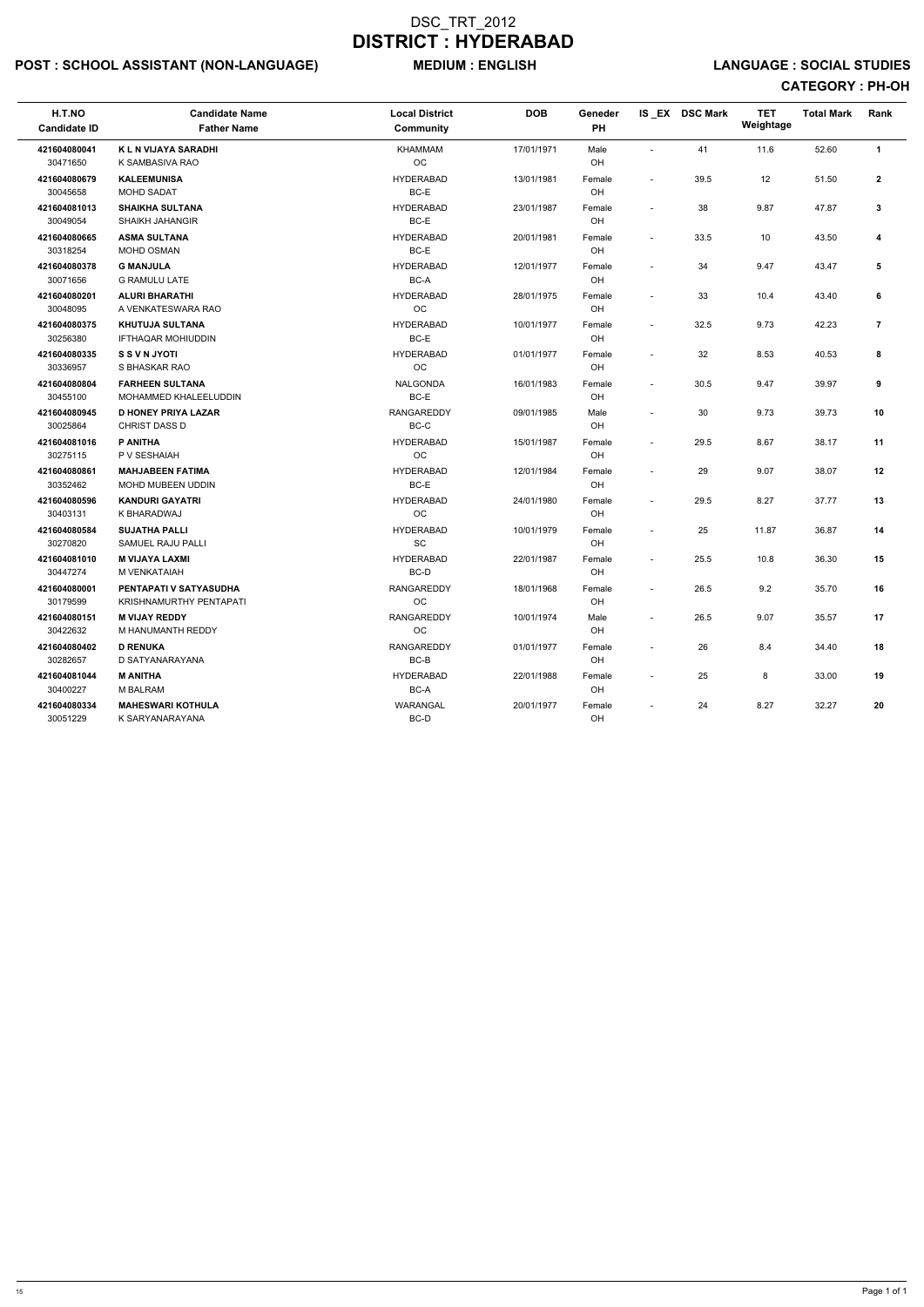## POST : SCHOOL ASSISTANT (NON-LANGUAGE) MEDIUM : TELUGU LANGUAGE : SOCIAL STUDIES

| H.T.NO<br><b>Candidate ID</b> | <b>Candidate Name</b><br><b>Father Name</b>  | <b>Local District</b><br><b>Community</b> | <b>DOB</b> | Geneder<br>PH |                          | IS EX DSC Mark | <b>TET</b><br>Weightage | <b>Total Mark</b> | Rank           |
|-------------------------------|----------------------------------------------|-------------------------------------------|------------|---------------|--------------------------|----------------|-------------------------|-------------------|----------------|
| 421604010533<br>30156679      | <b>P SUMALATHA</b><br>P SADANAND             | <b>HYDERABAD</b><br>BC-D                  | 19/01/1983 | Female<br>OH  | $\sim$                   | 51             | 13.87                   | 64.87             | $\mathbf{1}$   |
| 421604010249<br>30157825      | <b>ANITHAY</b><br>SRINU REDDY Y              | <b>HYDERABAD</b><br>OC                    | 20/01/1978 | Female<br>OH  | $\overline{\phantom{a}}$ | 44.5           | 10                      | 54.50             | $\mathbf{2}$   |
| 421604010040<br>30433614      | <b>V SHAM SUNDER</b><br><b>V VITTAL RAO</b>  | <b>HYDERABAD</b><br><b>OC</b>             | 17/01/1972 | Male<br>OH    | $\overline{a}$           | 39             | 9.6                     | 48.60             | 3              |
| 421604010265<br>30450142      | A MANOHARA<br>A KRISHNA                      | <b>HYDERABAD</b><br>BC-D                  | 28/01/1978 | Female<br>OH  | $\sim$                   | 35.5           | 11.73                   | 47.23             | 4              |
| 421604010626<br>30155860      | N BHAGYA LAXMI<br>N RAMULU                   | <b>HYDERABAD</b><br>BC-B                  | 15/01/1986 | Female<br>OH  | $\sim$                   | 36.5           | 9.87                    | 46.37             | 5              |
| 421604010647<br>30450476      | <b>E ANITHA</b><br>E BALAKRISHNA             | <b>HYDERABAD</b><br>SC                    | 12/01/1987 | Female<br>OH  | $\sim$                   | 35.5           | 10                      | 45.50             | 6              |
| 421604010190<br>30230151      | <b>M VENKATA KUMARI</b><br>M CHINNA PULLAIAH | <b>HYDERABAD</b><br>BC-A                  | 03/01/1976 | Female<br>OH  | $\sim$                   | 33.5           | 9.6                     | 43.10             | $\overline{7}$ |
| 421604010330<br>30081047      | A RAJITHA<br>A SATHYANARAYANA                | <b>HYDERABAD</b><br>BC-D                  | 29/01/1979 | Female<br>OH  | $\sim$                   | 33             | 9.6                     | 42.60             | 8              |
| 421604010476<br>30150269      | <b>R PREMALATHA</b><br>R JANGAIAH            | <b>HYDERABAD</b><br>SC                    | 20/01/1982 | Female<br>OH  | $\sim$                   | 34             | 8                       | 42.00             | 9              |
| 421604010487<br>30136972      | <b>T BHASKAR</b><br><b>T RAMULU</b>          | <b>HYDERABAD</b><br>BC-D                  | 09/01/1982 | Male<br>OH    | $\sim$                   | 31.5           | 8.93                    | 40.43             | 10             |
| 421604010460<br>30242482      | <b>HEMAVATHIU</b><br>U SHANKARAIAH           | <b>HYDERABAD</b><br>BC-A                  | 02/01/1982 | Female<br>OH  | $\sim$                   | 29             | 9.87                    | 38.87             | 11             |
| 421604010641<br>30455250      | <b>K ANITHA</b><br><b>K BALACHARY</b>        | <b>HYDERABAD</b><br>BC-B                  | 02/01/1987 | Female<br>OH  | <b>YES</b>               | 29             | 8.67                    | 37.67             | 12             |
| 421604010143<br>30424170      | <b>KOTI PADMAJA</b><br>K MURALIDHAR RAO      | <b>MEDAK</b><br>SC                        | 24/01/1975 | Female<br>OH  | $\overline{a}$           | 28             | 8.93                    | 36.93             | 13             |
| 421604010635<br>30424703      | <b>K LAXMI</b><br>YADAIAH                    | <b>HYDERABAD</b><br>BC-D                  | 07/01/1986 | Female<br>OH  | $\sim$                   | 28.5           | 8.13                    | 36.63             | 14             |
| 421604010093<br>30078278      | <b>K MADHAVI</b><br><b>RAMMURTHY</b>         | <b>HYDERABAD</b><br>OC                    | 01/01/1974 | Female<br>OH  |                          | 26             | 9.07                    | 35.07             | 15             |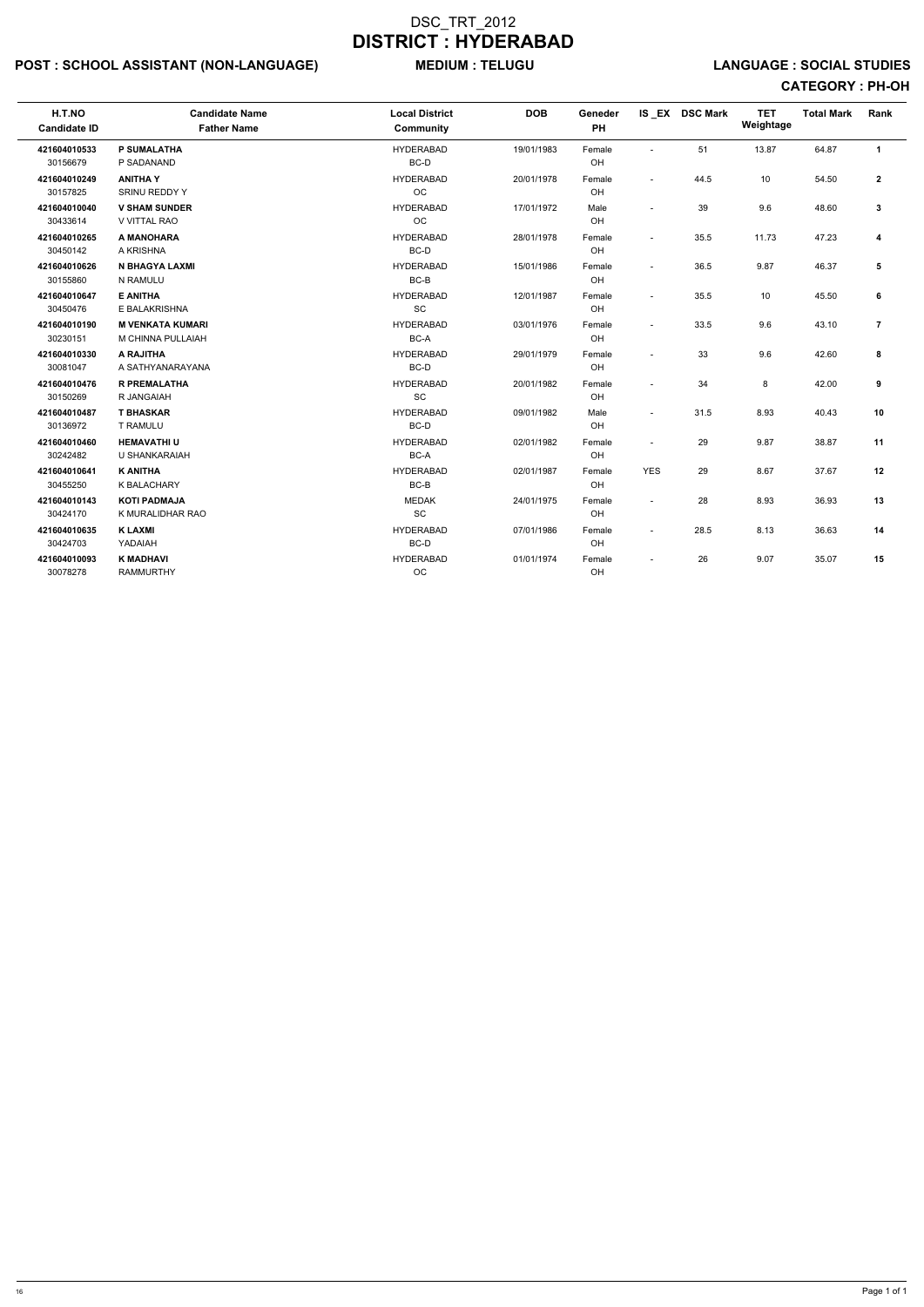## POST : SCHOOL ASSISTANT (NON-LANGUAGE) MEDIUM : URDU LANGUAGE : SOCIAL STUDIES

| H.T.NO<br><b>Candidate ID</b> | <b>Candidate Name</b><br><b>Father Name</b>                  | <b>Local District</b><br><b>Community</b> | <b>DOB</b> | Geneder<br><b>PH</b> |                          | IS EX DSC Mark | <b>TET</b><br>Weightage | <b>Total Mark</b> | <b>Rank</b>          |
|-------------------------------|--------------------------------------------------------------|-------------------------------------------|------------|----------------------|--------------------------|----------------|-------------------------|-------------------|----------------------|
| 421604020111<br>30049354      | <b>MOHD ANNAS</b><br>MOHD RAFATH ALI MAQDOOM                 | <b>HYDERABAD</b><br>BC-E                  | 28/01/1980 | Male<br>OH           | $\sim$                   | 38.5           | 11.6                    | 50.10             | $\blacktriangleleft$ |
| 421604020092<br>30228321      | <b>MOHAMMED ASHRAF GHOURI</b><br><b>MOHAMMED AHMED GHORI</b> | <b>NALGONDA</b><br>OC                     | 27/01/1979 | Male<br>OH           | $\sim$                   | 36             | 10.53                   | 46.53             | $\overline{2}$       |
| 421604020122<br>30443460      | <b>GHOUSIA BEGUM</b><br>MD ASADULLAH KHAN                    | <b>HYDERABAD</b><br>OC                    | 17/01/1981 | Female<br>OH         | $\overline{\phantom{0}}$ | 31.5           | 10.4                    | 41.90             | 3                    |
| 421604020042<br>30103495      | <b>SYEDA TAHSEEN ARA</b><br><b>SYED HABEEB</b>               | <b>HYDERABAD</b><br><b>OC</b>             | 02/01/1976 | Female<br>OH         | $\overline{\phantom{a}}$ | 29.5           | 10.53                   | 40.03             | 4                    |
| 421604020045<br>30281770      | <b>MIRZA OSMAN BAIG</b><br><b>MIRZA MOHD BAIG</b>            | <b>HYDERABAD</b><br><b>OC</b>             | 09/01/1976 | Male<br>OH           | $\overline{\phantom{a}}$ | 28.5           | 10.93                   | 39.43             | 5                    |
| 421604020030<br>30055901      | <b>SHAHEEN BEGUM</b><br>SYED MUSHTAQ HUSSAIN                 | <b>HYDERABAD</b><br><b>OC</b>             | 01/01/1976 | Female<br>OH         |                          | 27             | 11.2                    | 38.20             | 6                    |
| 421604020014<br>30459339      | <b>MD AKRAM TAYYEB</b><br>MD TAYYEB ALI RAZVI                | <b>HYDERABAD</b><br>BC-E                  | 08/01/1974 | Male<br>OH           |                          | 26.5           | 11.33                   | 37.83             | $\overline{7}$       |
| 421604020007<br>30443837      | <b>IQBAL REHANA</b><br><b>MIR YASEEN ALI</b>                 | <b>HYDERABAD</b><br><b>OC</b>             | 16/01/1973 | Female<br>OH         |                          | 29             | 8                       | 37.00             | 8                    |
| 421604020181<br>30185216      | <b>AHMADI BEGUM</b><br>MOHD JEELANI                          | <b>HYDERABAD</b><br>BC-E                  | 21/01/1984 | Female<br>OH         |                          | 27             | 9.07                    | 36.07             | 9                    |
| 421604020252<br>30299945      | <b>SHAKEELA BEGUM</b><br><b>SYED GULAM MOHIDDIN</b>          | <b>KRISHNA</b><br><b>OC</b>               | 13/01/1987 | Female<br>OH         | $\overline{\phantom{a}}$ | 26.5           | 9.33                    | 35.83             | 10                   |
| 421604020145<br>30342973      | <b>GHOUSIA BEGUM</b><br>MD MAHAMOOD                          | <b>KARIMNAGAR</b><br>BC-E                 | 05/01/1982 | Female<br>OH         | $\overline{\phantom{a}}$ | 25.5           | 10                      | 35.50             | 11                   |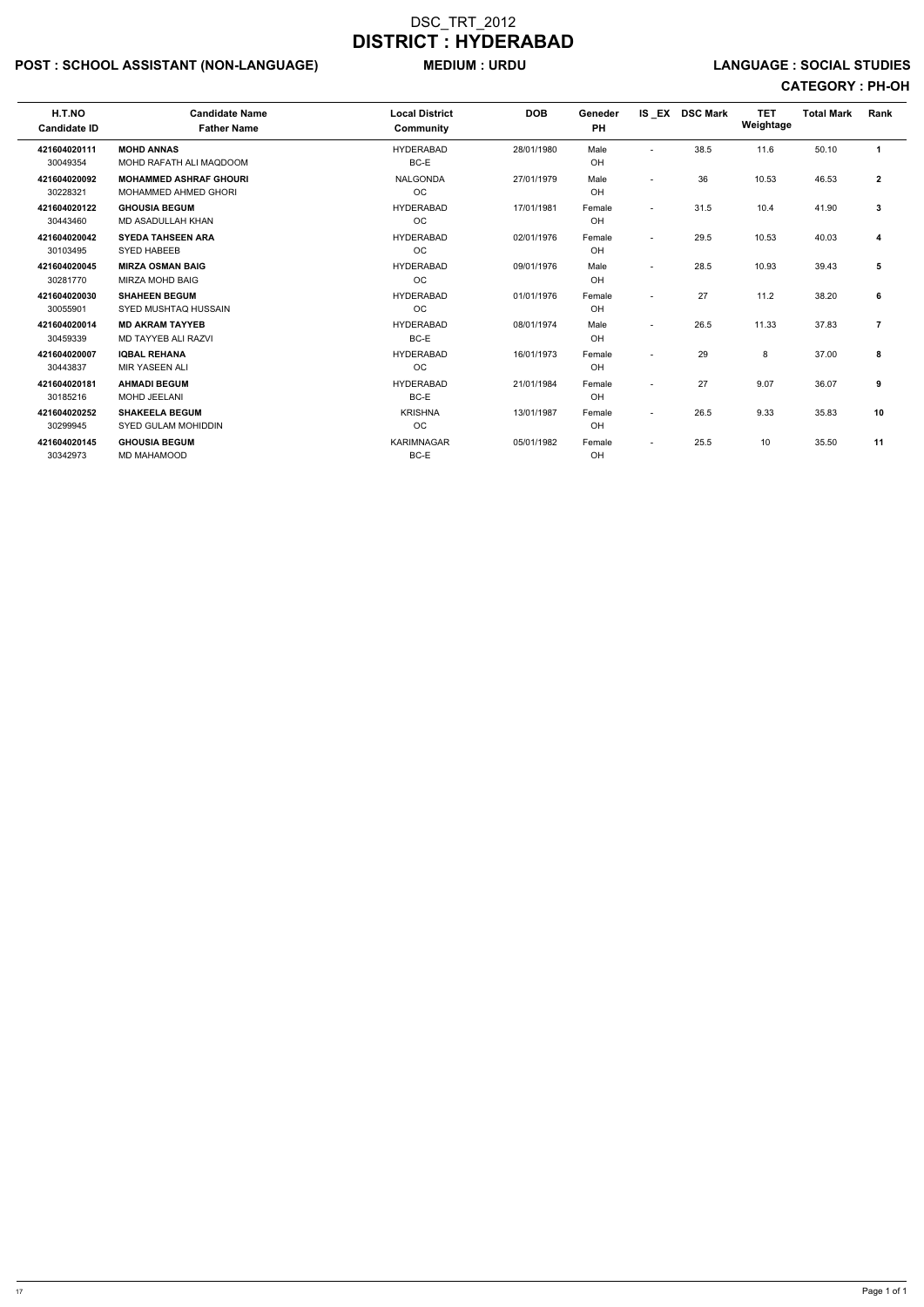### POST : SECONDARY GRADE TEACHER MEDIUM : ENGLISH

| H.T.NO<br>Candidate ID   | <b>Candidate Name</b><br>Father Name  | <b>Local District</b><br>Community | <b>DOB</b> | Geneder<br><b>PH</b> | <b>IS EX DSC Mark</b> | <b>TET</b><br>Weightage | <b>Total Mark</b> | <b>Rank</b> |
|--------------------------|---------------------------------------|------------------------------------|------------|----------------------|-----------------------|-------------------------|-------------------|-------------|
| 441699080072<br>30418806 | <b>R KRISHNAVENI</b><br>R SHANKARAIAH | HYDERABAD<br>BC-B                  | 29/01/1985 | Female<br>OH         | 23                    | $8.2^{-}$               | 31.27             |             |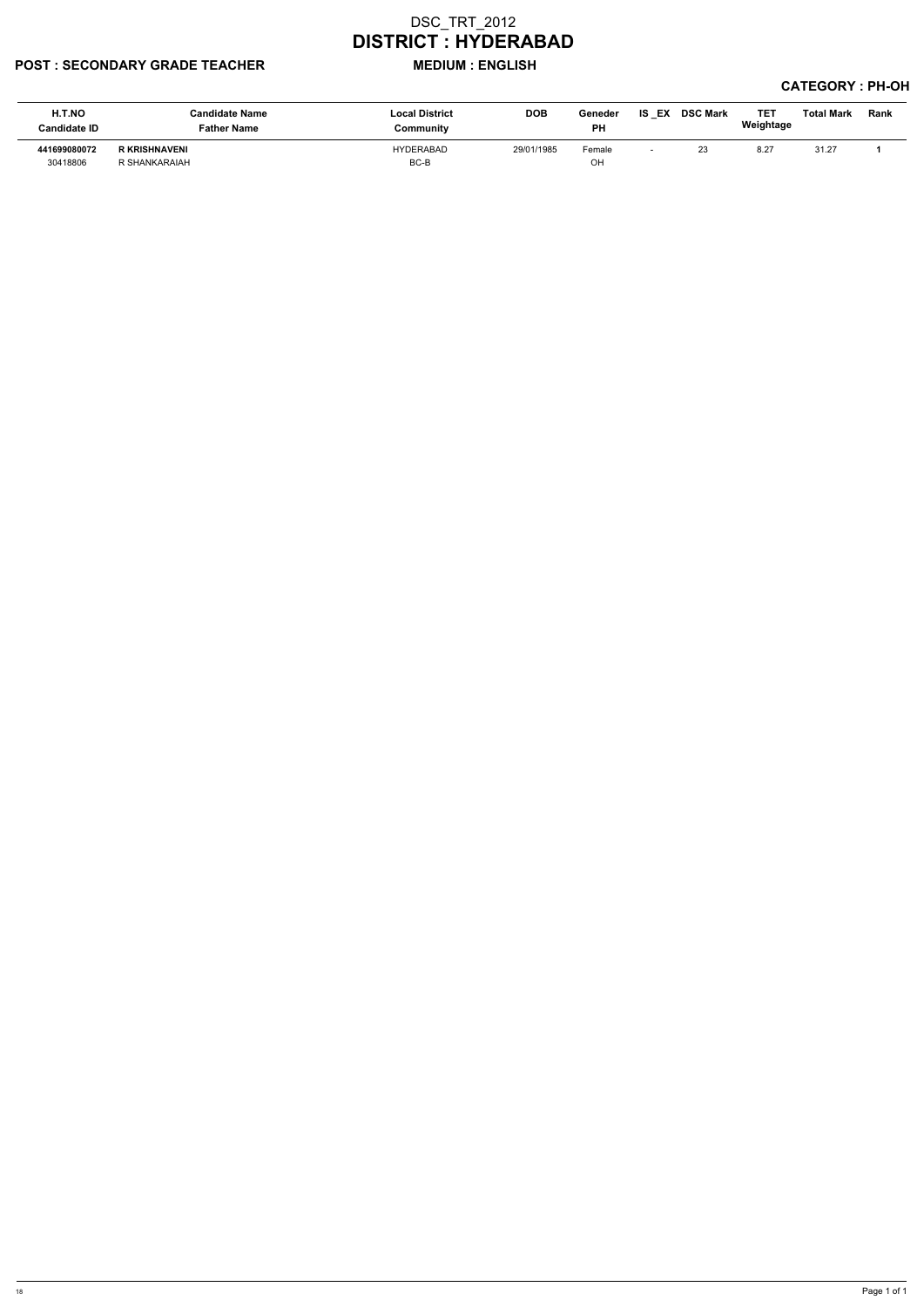#### POST : SECONDARY GRADE TEACHER MEDIUM : HINDI

| H.T.NO<br>Candidate ID   | <b>Candidate Name</b><br><b>Father Name</b>        | <b>Local District</b><br>Community | <b>DOB</b> | Geneder<br><b>PH</b> | IS EX | <b>DSC Mark</b> | <b>TET</b><br>Weightage | Total Mark | Rank |
|--------------------------|----------------------------------------------------|------------------------------------|------------|----------------------|-------|-----------------|-------------------------|------------|------|
| 441699030004<br>30053861 | <b>SYED ABDUL QAYYUM</b><br>LATE SYED ABDUL KHALIQ | HYDERABAD<br>OС                    | 10/01/1982 | Male<br>OН           |       | 22              | 8.67                    | 30.67      |      |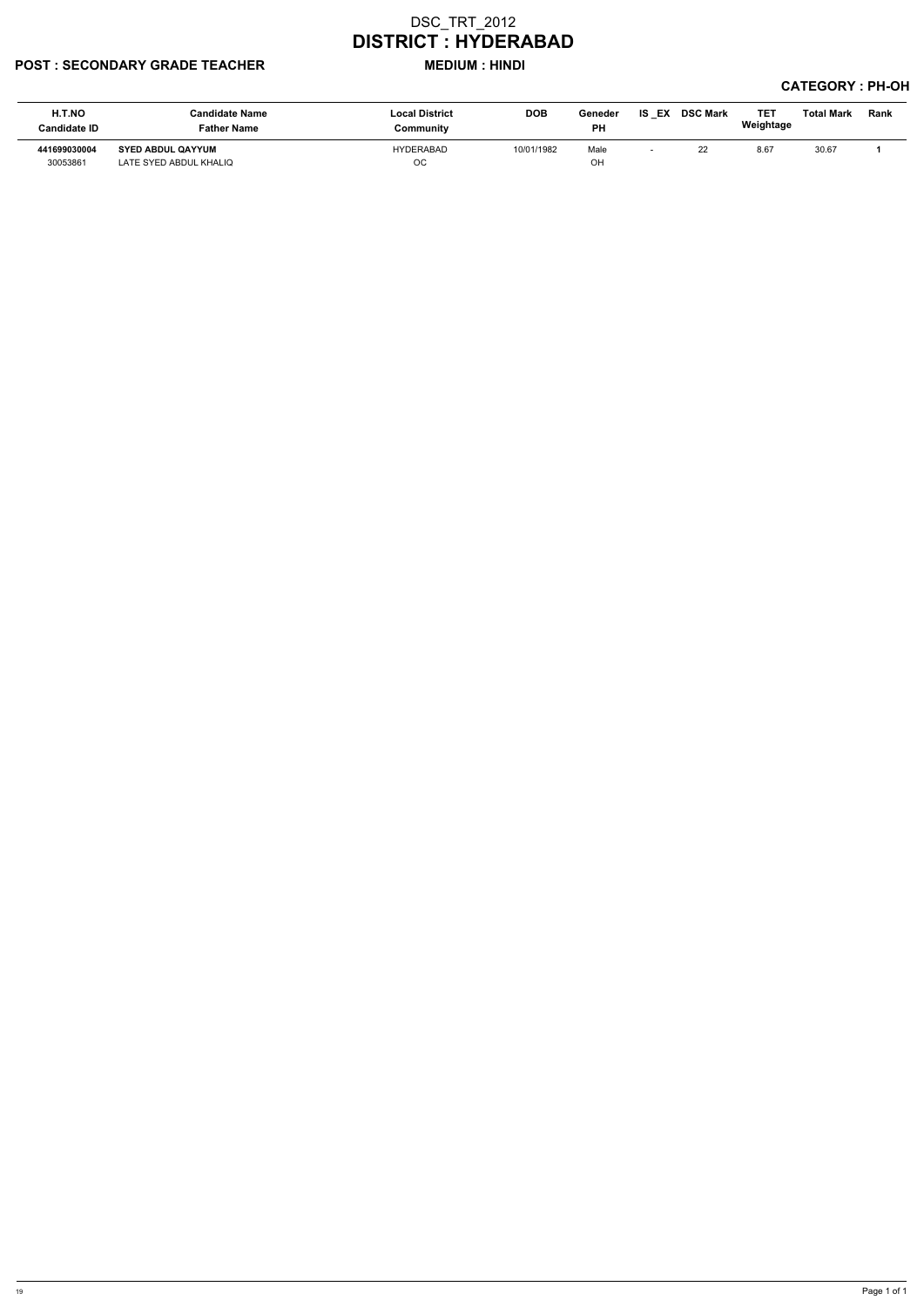#### POST : SECONDARY GRADE TEACHER MEDIUM : TELUGU

| H.T.NO<br>Candidate ID   | <b>Candidate Name</b><br><b>Father Name</b> | <b>Local District</b><br>Community | <b>DOB</b> | Geneder<br><b>PH</b> | EX<br>IS | <b>DSC Mark</b> | <b>TE1</b><br>Weightage | <b>Total Mark</b> | Rank |
|--------------------------|---------------------------------------------|------------------------------------|------------|----------------------|----------|-----------------|-------------------------|-------------------|------|
| 441699010059<br>30243161 | <b>MALLESU JAVANA</b><br><b>SURI</b>        | <b>SRIKAKULAM</b><br>BC-D          | 05/01/1982 | Male<br>OH           |          | 26.5            | 10                      | 36.50             |      |